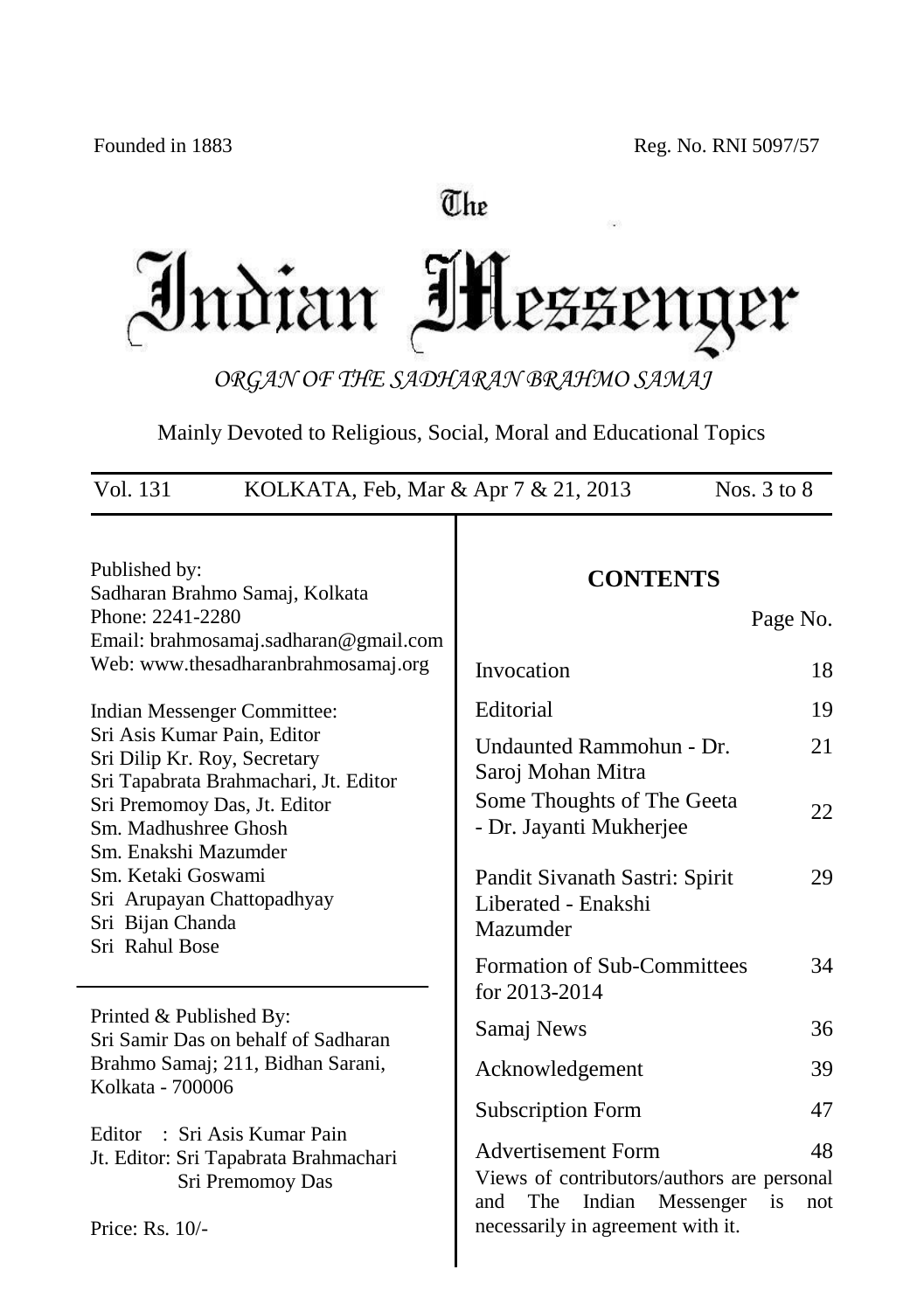# **INVOCATION**

Two men please God – who serves Him with all his heart because he knows Him; who seeks Him with all his heart because he knows Him not.

*- Panin*

\* \* \* \* \*

He prayeth best who loveth best All things both great and small; For our dear God who loveth us. He made and loveth all.

..

\* \* \* \* \*

*- Coleridge*

Endeavour to be patient in bearing with the defects and infirmities of others, of what sort soever they be: for that thyself also hast many failings which must be borne with by others.

*- Thomas a Kempis*

\* \* \* \* \*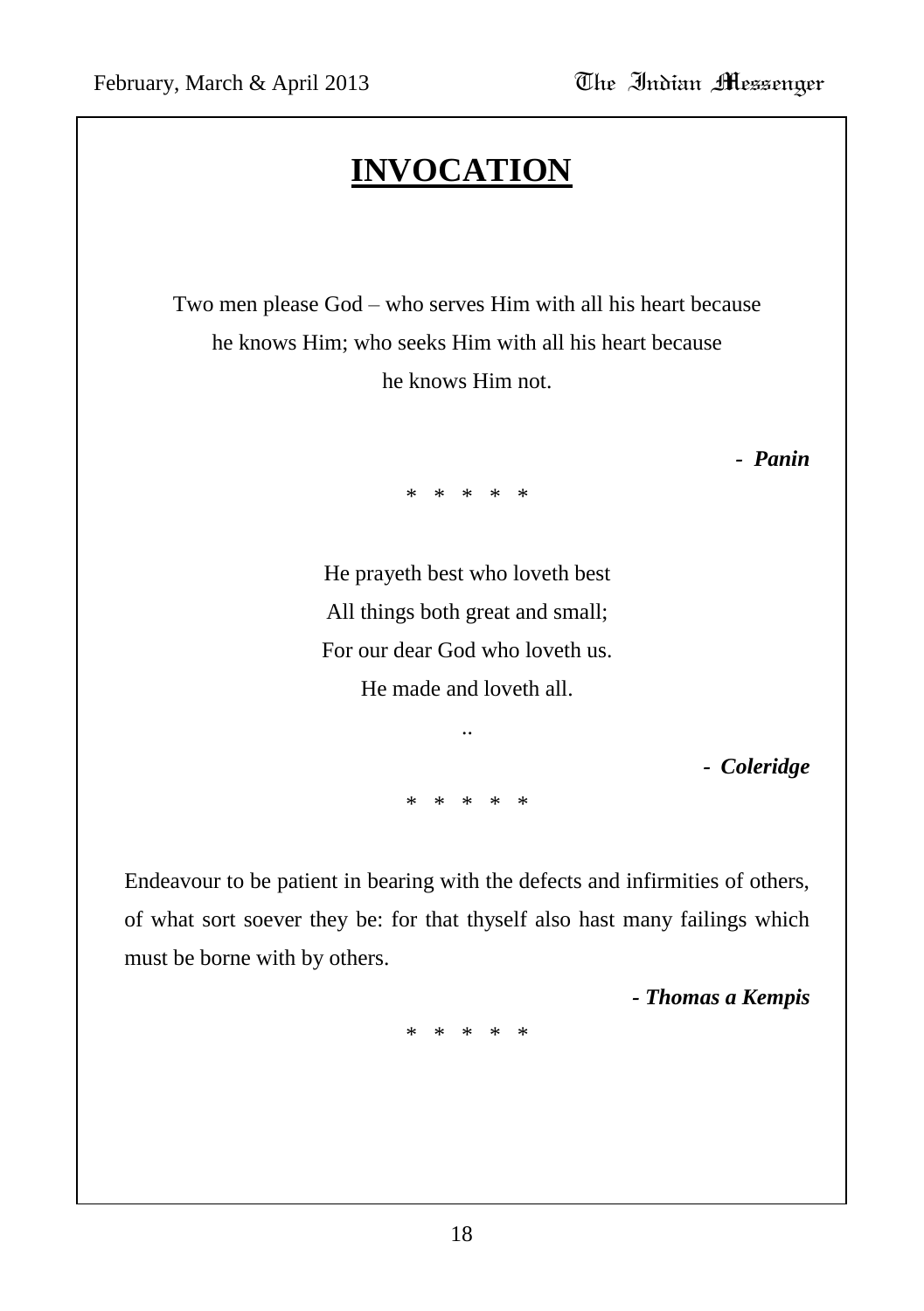# **Editorial**

We have just finished the celebration of our annual festival the Maghotsava. During the celebration we have participated in worship and adoration, listened to inspiring prayers and sermons. All these were expected to encourage and enthuse us and bring about a change of heart by rousing in us a new consciousness of our duties and responsibilities towards the Samaj to serve in continuing its mission.

We have bathed in the flood of love and goodwill that flowed during the Utsava. Let us now pause and ponder do we feel uplifted. Have we reaffirmed our faith in the ideals of the Brahmo Samaj, do we feel motivated to shrugs of our inertia and serve the cause in all and whatever we can.. If this has happened then our Utsava has been a success.

We live today in a world where moral and spiritual qualities have been hopelessly devalued. Real religion occupies a minor place in the present concept of life in the society we live in. Inspite of colossal material gains in a short span of time moral devaluation has paralyzed the combining and constructive energies of life. Misguided ambitions have abused God given power and led to greater and greater disintegration. Without revaluation and appropriate appreciation of the higher attributes of human life, the fatherhood of God and the brotherhood of man will remain a distant dream only.

When the authority of the Supreme being is repudiated, anarchy is bound to prevail and spread. Even the churches of the world seem to be indifferent to the process of moral disintegration.

It is an age of democracy which sets in motion the process of leveling down. Adult franchise might give to every grown up man and woman the right to vote. A collective vote may give the power to act. But action without wisdom, even of the majority, cannot be expected to achieve the highest good.

19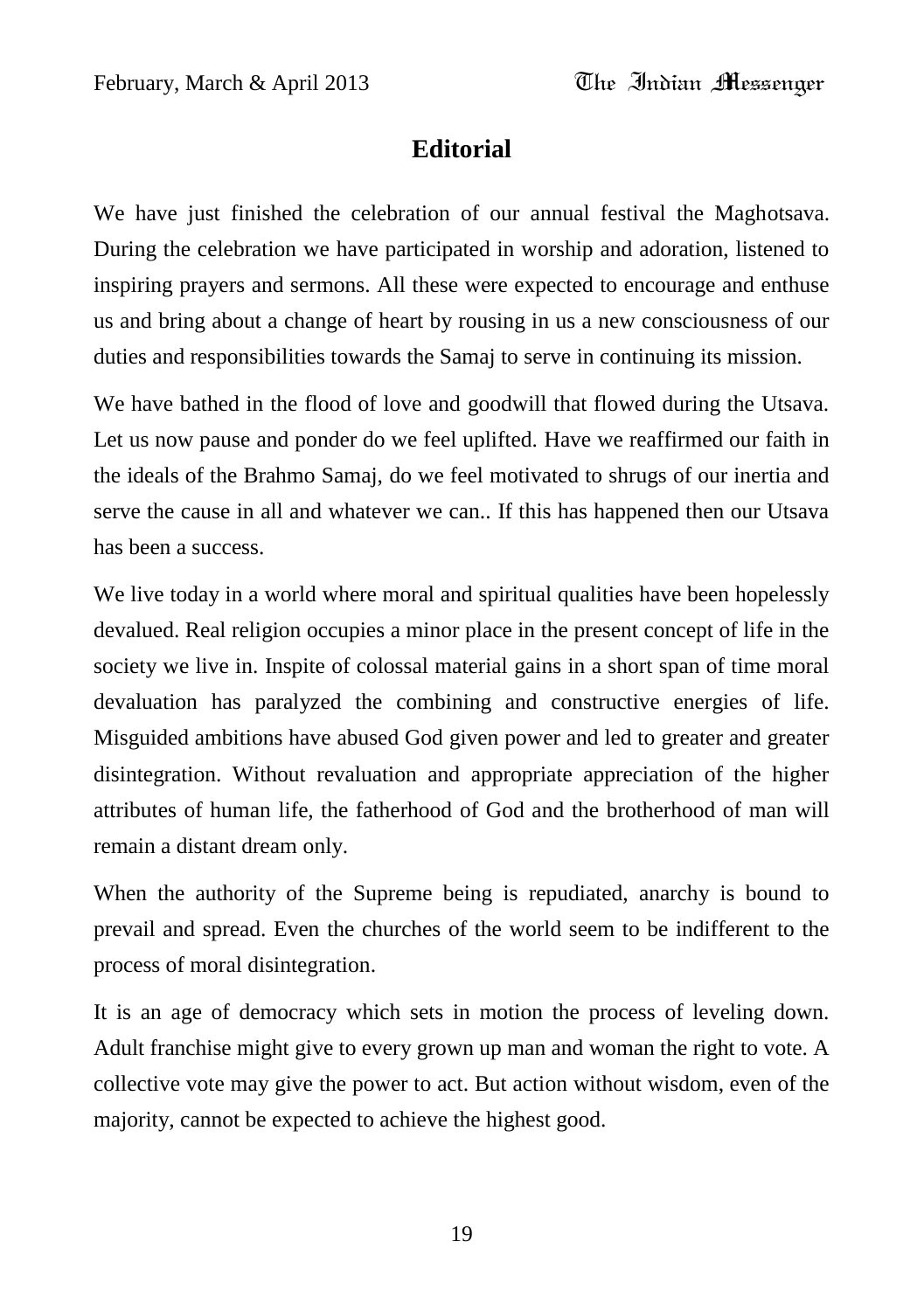The Brahmo Samaj when formed was considered by the majority to be a Catastrophe foreboding doom. Starting with Rammohun every leader of the Brahmo Samaj was castigated and vilified many were even physically assaulted. The present situation may not be that bad as because the various steps initiated and persistently followed by the Brahmo Samaj has bourne fruit. As a result of which the condition of the people of the country has been uplifted and the nation benefited. Inspite of all these the adversity of the majority still remains and expresses itself in subtle ways. Every ardent Brahmo bears the brunt of this in his everyday life. The Utsav for them is a time for rejuvenation and encouragement. A time when our Samaj the Power House strengthens us again to carry out the work entrusted by our fore bearers.

May God bless us ! Brahmokripahi Kebalam !

# **An Appeal**

The Sadharan Brahmo Samaj mandir is situated in an area of the city which is notorious for waterlogging. In the 135 years of its life the structure of the Mandir had to fight against this yearly hazard, Suffring damages to its foundation and flooring. As most members visit the Mandir in January the damage to the plinth and the flooring escapes their notice.

It is urgently necessary to relay the flooring and strengthen the structure of the Mandir building. The estimate made by an engineer for the necessary work has come to 6 Lakhs.

We appeal to all Brahmo friends and well wishers to contribute liberally so that this necessary work may be taken up as early as possible.

| Samita Das | Kum Kum Banerjee | Samir Das |
|------------|------------------|-----------|
| Secretary  | President        | Treasurer |
|            |                  |           |

#### Sadharan Brahmo Samaj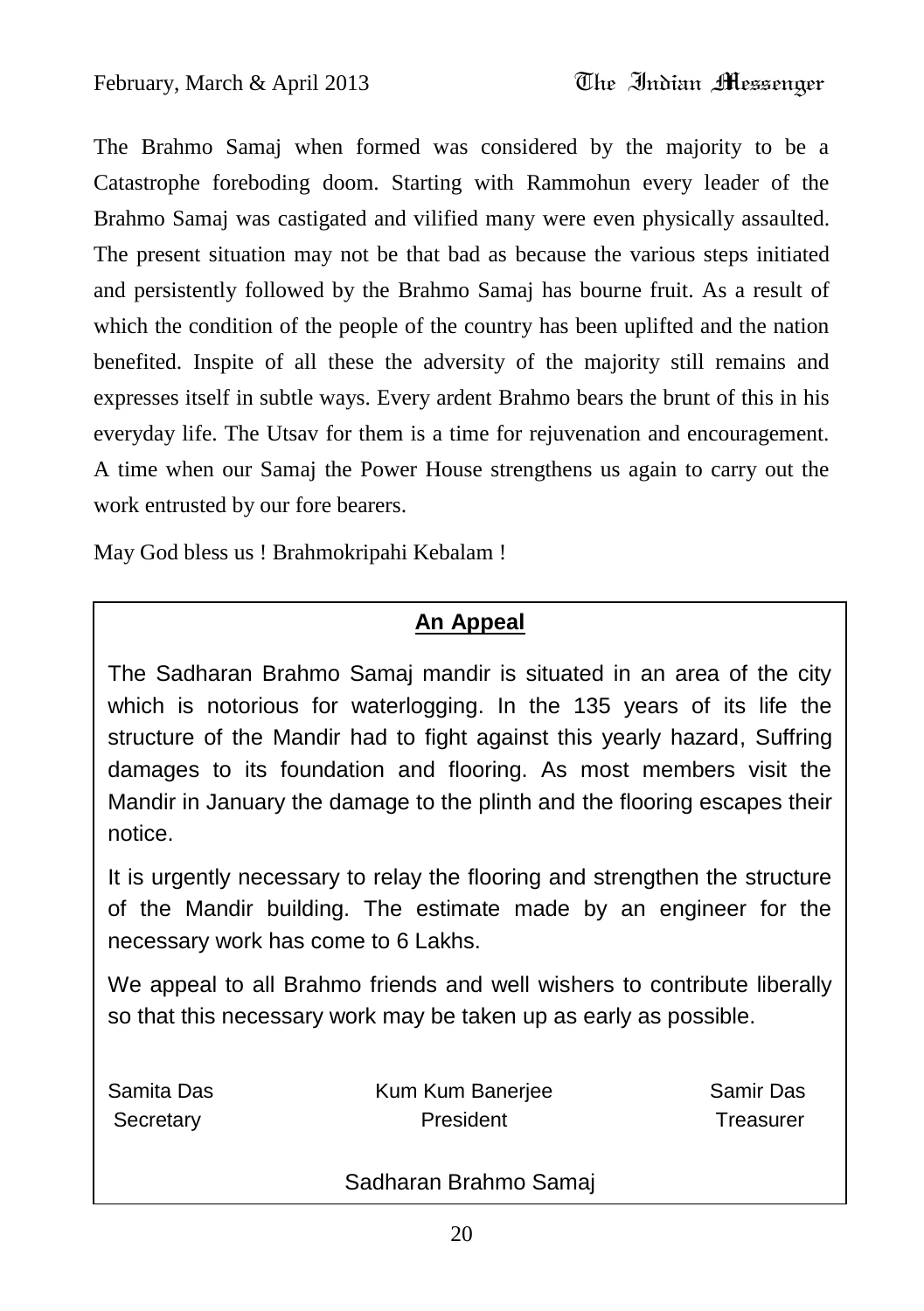# **Undaunted Rammohun**

Dr. Saroj Mohan Mitra

One of the reason of Rammohun visit to England was to try to enhance improve the benefits of the badsha of Delhi, Akbar the second. According to the agreement made between his the badshas father the Sha Alam the second and Lord Wellesly in 1805 some Mahals situated in the western bank of the Jamuna come under the Resident of Delhi. According the agreement the enhancement of income from these Mahals should have resulted in a proportional increase in the monies due to the emperor. But the local Government did not take any notice of the representation made and rejected the claim. In view of this the emperor decided that he would petition the king of England. On hearing that Rammohun was going to England the emperor requested him to plead his case. To facilitate his work the emperor ordained his with title of Raja.

The then government of India did not recognize this "Raja" title ordained by the badsha. However the government of England was much more in this matter and accepted his as a Raja. When Rammohun left India he carrying with his an appeal from the emperor addressed to the king of England. This appeal was drafted by Rammohun complete with facts and presented with firm logic. The letter was written in both England and French.

After arising in England Rammohun was searching for an opportunity to complete this work entrusted to him by the Emperor. On 25th June 1831 he sent letters to the Chairman and the Deputy Chairman of the East India Company informing them that he was authorized to discuss and finalize the charter of demands and finalize an agreement. The directors of the Company however wanted that the matter be settled local government in India. Rammohun met the president the Control Board Mr. Charles Grant and managed to enhance the income of the badsha from rupees three lakhs to rupees fifteen lakhs.

Here again the directors played a trick on Rammohun they conveyed the decision of this enhancement not through Rammohun but through the Governor General in India. The reason behind this was to deprive Rammohun of the fees that he was entitled to as promised by the Badsha. We know that to keep up his kingly style of living he has spent all his money. Even after Rammohun's death his son Radhaprasad was not handed over the dues.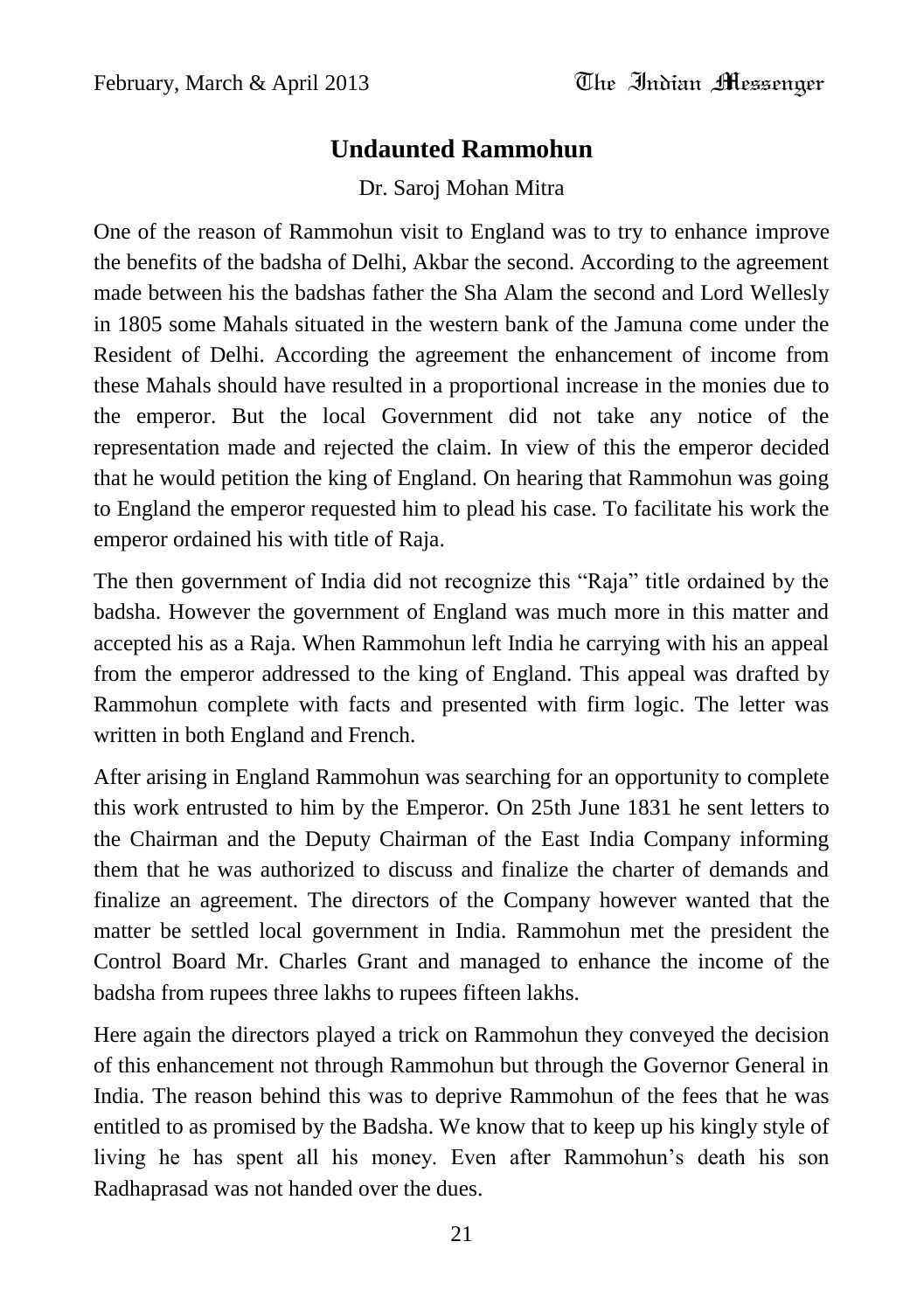# **Some Thoughts of The Geeta**

Dr. Jayanti Mukherjee

(Based on "Geetaamritasar" by Amarchandra Bhattacharya and "Srigeeta" by Jagadishchandra Ghosh)

#### *1. GENESIS*

The Bhagawat Geeta is a priceless collection of slokas or verses about the one and the only God propounded by the Upanishadas and Vedanta. Raja Rammohun has said that the Bhagavat Geeta is the quintessence of all the Smrities and Puranas. Mahatma Gandhi has declared it to be the greatest religious text and a guide to all our duties and actions at all times.

Here we will try to analyse what exactly is the message of the Geeta – what does it propound. But before we can do that we must first go into the genesis of the Geeta. For generations the Geeta has been considered to be a part of Mahabharata and as such it has been believed to have been composed by the Muni Ved Vyas who is supposed to have been the author of Mahabharata. However modern day research has created doubt about this authorship. According to a particular school of thought there were many hermits with the name of Vyas and

other writers have also sometimes subscribed their works as the creation of the same Ved Vyas. Therefore it is difficult to assign a particular person to the authorship of the Geeta and nothing can be said about the time and specific region in which he may have lived and composed these verses. However the Geeta is an independent work which describes a unique and all powerful God who is referred by various names such as Brahma, Paramatma, Bhagvan, Iswar, Parameswar whose power and qualities are without limit. The Geeta is not a divine revelation but the result of it's author's observations, analysis, thought, discussions and meditation and is a wholly rational piece of work. He has used these methods to understand the joys and sorrows of life the good and the bad, the right and the wrong and man"s destiny in relationship to the Paramatma.

The hermit poet has written the Geeta as a dialogue between Krishna and Arjuna, two leading characters of the Mahabharata. This form of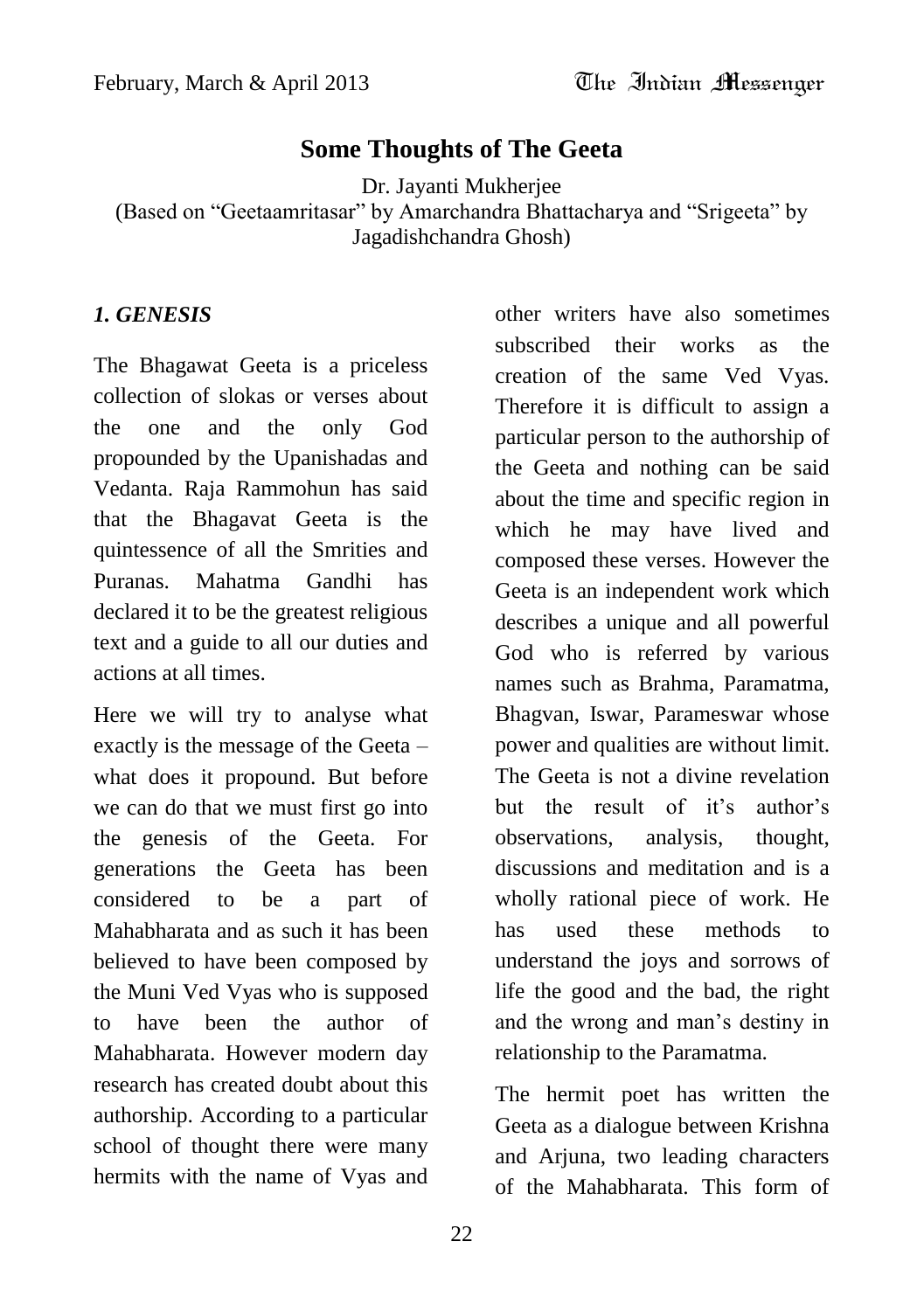writing was very common in ancient times as is evidenced in many parts of Upanishads and Puranas as also in Plato"s dialogue. Arjun is the seeker of knowledge and Krishna is one who enlightens. In the Kathopnishad also there is a beautiful allegory in which the human body has been likened to a chariot and the soul to its charioteer. In the Kathopnishad there is also a dialogue between Yama, the god of death and the boy Nachiketa about the immortality of the soul and nature of Brahma. The author of the Geeta has been very much influenced by the Kathopanishad and has quoted extensively from these verses (Geeta 2/19, 20, 29; 3/42; 8/11, etc)

In the Geeta the story of Mahabharata is incidental, the real reason for its existence is its exposition of the authors ideas about the human soul and the nature of God. King Dhtritarastra asks Sanjoy to narrate to him the incidents that take place when his sons and the descendents of Pandu begin the battle of Kurukshetra. The rest of the Geeta is narrated by Sanjoy in 698 verses which consists only of the dialogue between Krishna and Arjuna in which the later initially shows his utter abhorrence to the

thought of killing his own kith and kin. In only a few verses Krishna consoles Arjuna by telling him that the soul is eternal and the rest of the book deals not with the answer to the Dhitarastra"s query about the course of the battle but with the nature of the one true God and the means to attain him.

According to most historians the Geeta was composed about 1500 years after the Kurukshetra war, but since it is in the form of a conversation between Dhritarastra and Sanjoy on one hand and between Arjuna and Krishna on the other in the backdrop of the Kurukshetra war the Geeta has been assumed to be a part of Mahabharata. But a closer scrutiny will show that this assumption is not correct.

At the end of Sanjoy"s narration he tells Dhritarastar in chapter 18, verse 75 that he has been able to faithfully convey all these matters without having been physically present in the field of the battle and remaining all the time in the capital city of Hastinapur. The verse "Vyasaprasachchrutavanetad guhyamaham param,

Yogam yogesvarat Krishnat sakshat kathayatah svayam"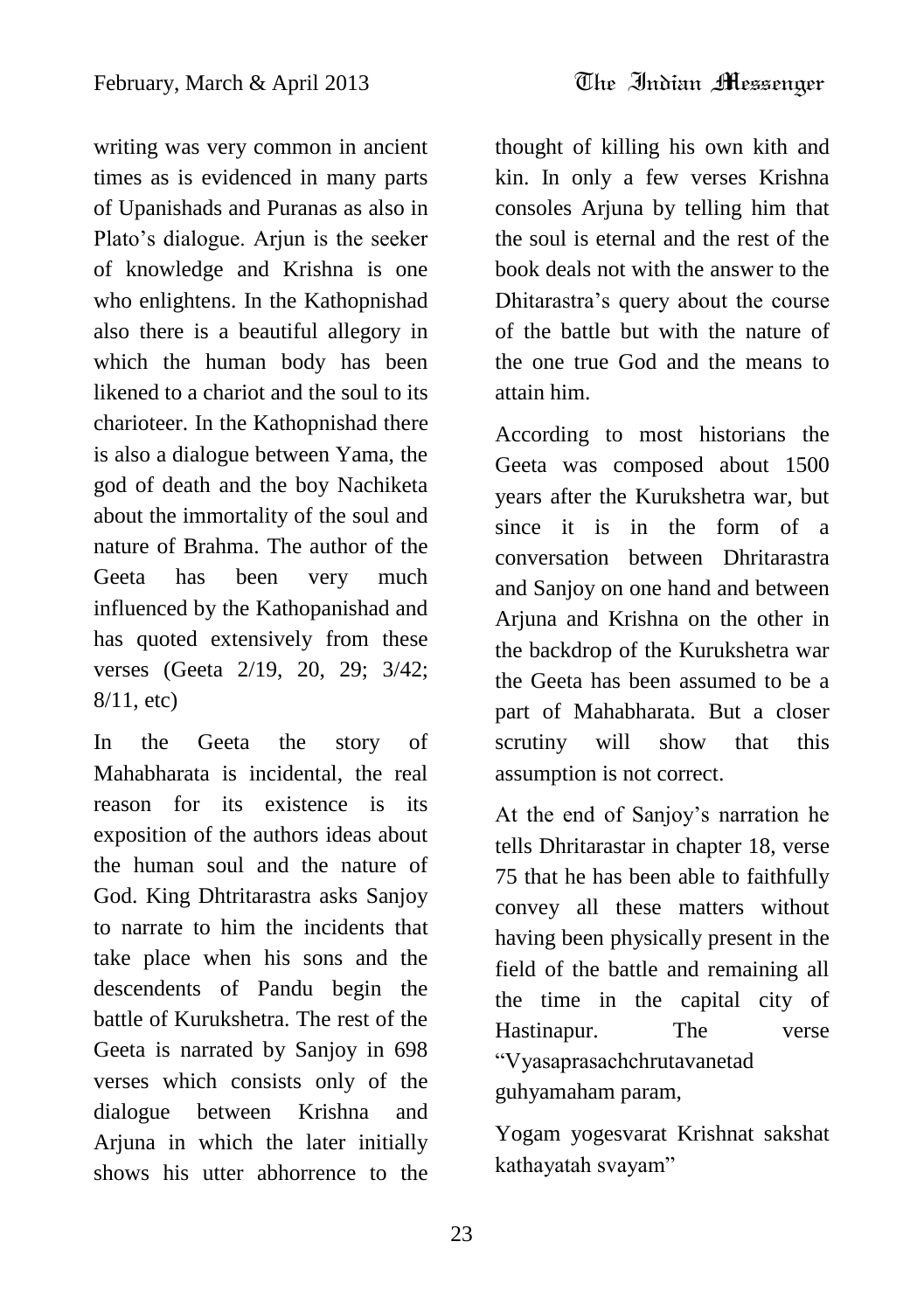is rather ambiguous here as Sanjoy says that he has heard everything from Krishna in Vyas"s place or by the kind courtesy of Vyas. If the latter meaning is taken into account then it would imply that whatever he has said has actually been composed by Vyas and is not his own narrative. It is the poet's own imagination which has created the background of the Geeta while popular rendering has implied that Sanjoy was bequeathed by some special power through which he could himself see all the happenings in kuruskhetra. And if such power was bestowed, then why on Sanjoy and not on Dhritarastra himself ?

Thus we must give the entire credit of the content of the Geeta not to any supernatural power or to Krishna but to the pen of the great poet who wrote the Geeta and gave mankind one of the greatest philosophies in religion. This analysis of Geeta will be entirely based upon this assumption that it was written by a very rational and exceptional poet who has given us a light which has blazed through the centuries but unfortunately most of us have not been able to understand it or live according to its tenets.

# *2. GOD OF GEETA*

Now let us investigate who exactly is the God whom the writer of the Geeta wants to worship. Unlike in Kathopanishada the charioteer in Geeta not only advises but repeatedly asks Arjuna to come to him for guidance, be devoted to him and worship him. Does the writer then believe that it is the Krishna of Mahabharata who is to be worshipped by all men? A close scrutiny of the work shows that Krishna is not portrayed as God in all the verses. In the beginning Krishna offers advice as an ordinary mortal. Later on he assumes divinity. But this form does not continue. Through out the verses, and from time to time he surrenders his divinity and assumes the role of an ordinary mortal.

In the places where Krishna has called upon us to worship him there also he has not referred to his mortal image or the stories regarding his birth and other incidents of his life. In such places we can safely assume that when the author makes Krishna speak of "I" and "Me" or "Mine" he refers to God and not Krishna. It is from the second verse of the second chapter that Krishna is mentioned and up to the 60th verse of the same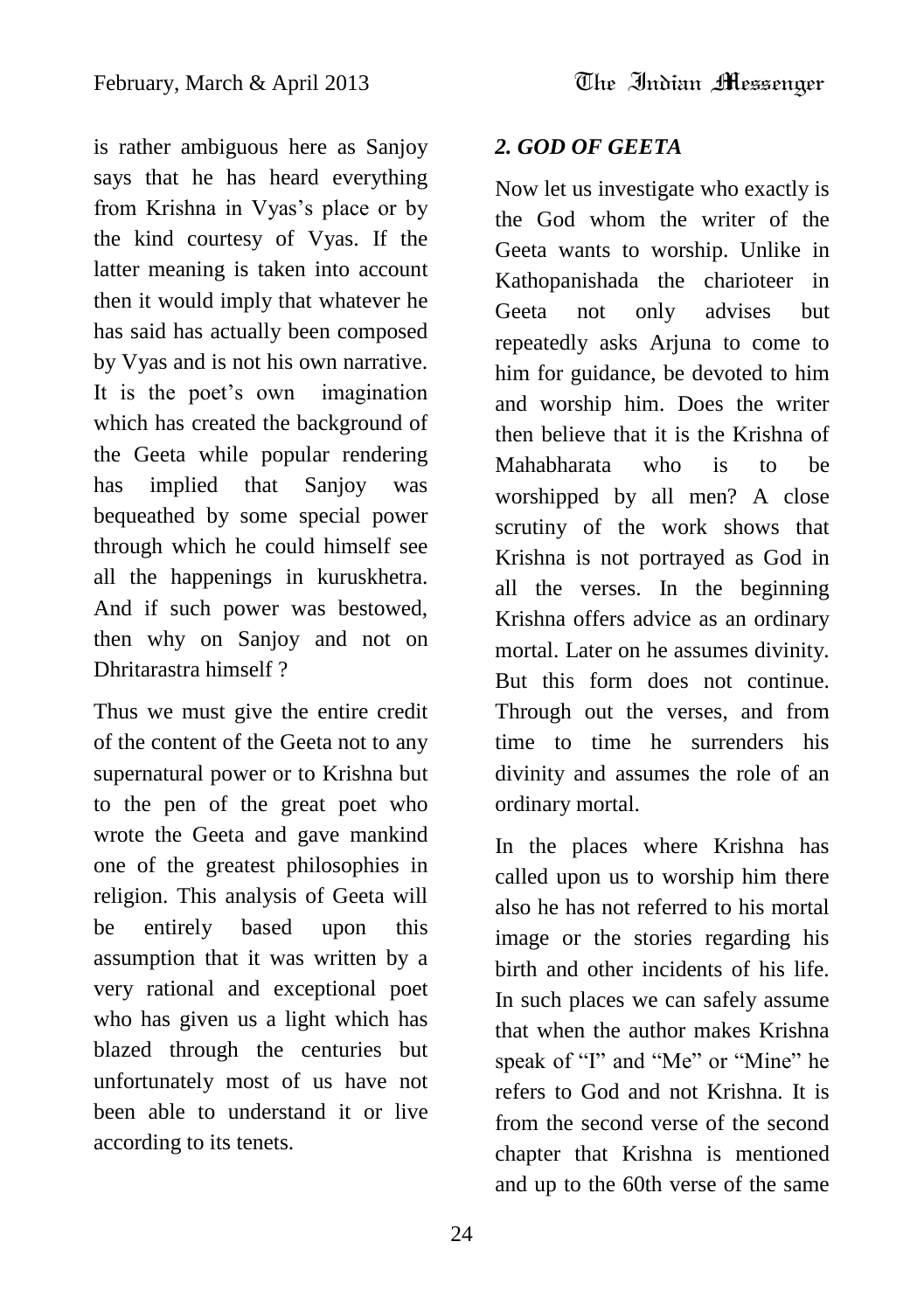chapter he is not referred to as God. In the tenth verse again Krishna states clearly – "There never was a time when I was not , there never was a time when you were not, there never was a time when these kings were not. In future, also there shall never be a time when we shall cease to exist." Thus he puts himself in the same category as other mortals. Later on we see that the 19th, 20th and 29th verses have been taken from the Kathoponishad with slight modifications. Where was the necessity of a divine Krishna quoting from an earlier work written by a mortal? Moreover from the 31st to 37th verses Krishna gives such reasons to Arjuna to encourage him to join battle with his kinsmen that can only be given by a man of the world and are at complete variance with the later tenets of the Geeta. Thus if the author had wanted to establish Krishna as God he would not have put such words in the mouth of Krishna in the beginning itself.

It is only in the 61st verse that Krishna is for the first time allowed to express his divinity by saying "Suppressing all your desires and remaining attached to me is your duty". This can only come from God.

Who else can command our complete obedience? In the remaining eleven verses of this second chapter Krishna no longer speaks of himself as God but advices as a mortal. In the last verse he says "O Partha ! this is the condition of complete surrender to Brahma. If man attains this condition he can no longer be led astray by worldly desires. If he reaches this state in his last years then also will he attain Nirvana in Brahma." If the writer had wished to portray Krishna as God or Brahma he would not have made Krishna refer to Brahma in the third person.

In the third chapter also Krishna gives advice as a mortal. He has said that one has to strive without any expectation of reward or feeling of pride. One has to remember that he is not the doer. It is some "other being" who is the master of his deeds. That being is Paramatma.

In the beginning of the fourth chapter Krishna has uttered ten slokas (1-3 and 5-11) about his being God"s reincarnation. A careful study will clearly indicate that the text preceding and following these slokas about karmoyog are in no way related to them, which leads one to suspect that these were incorporated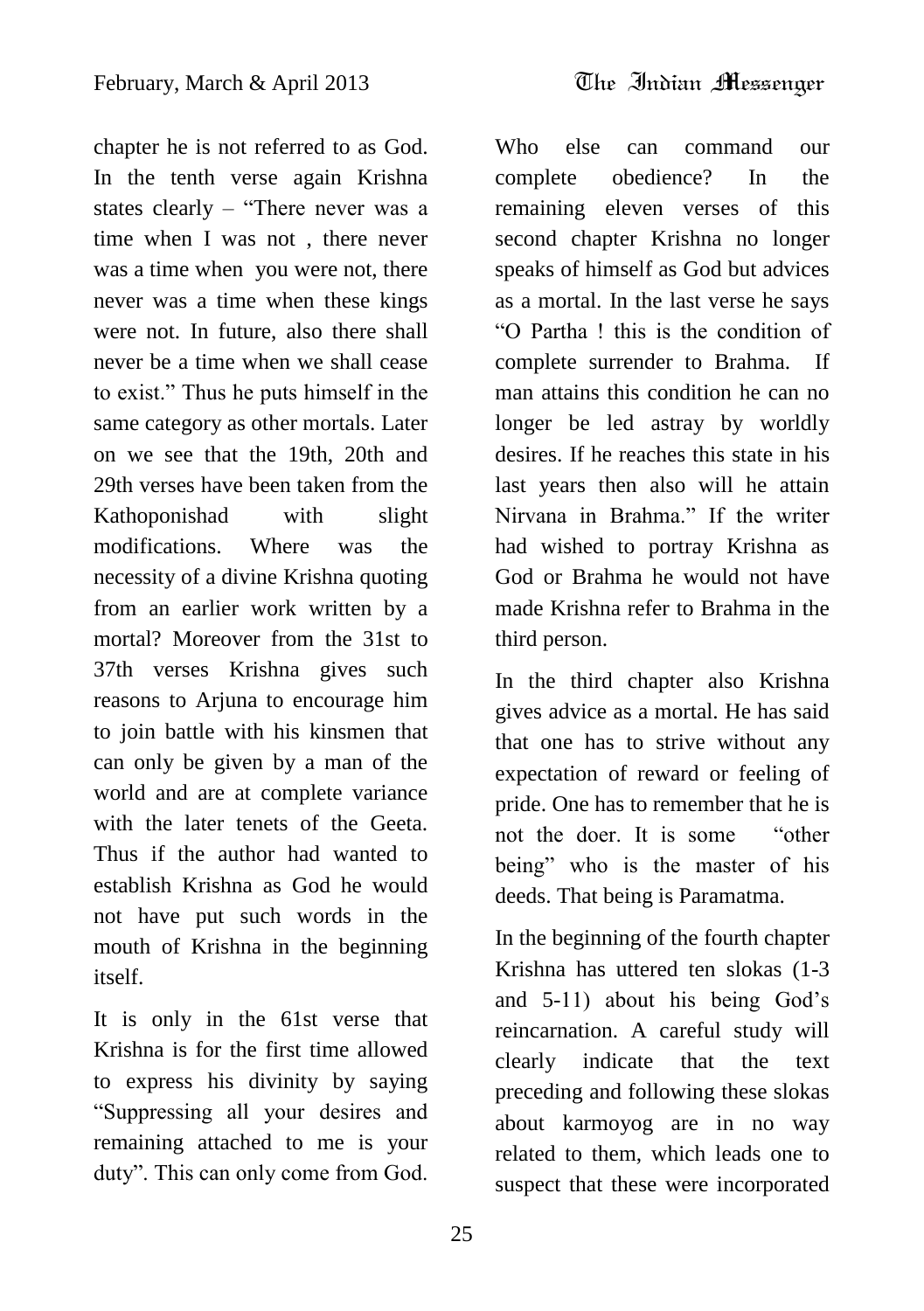in the Geeta by later writers who were not as rational as the original sage who wrote this great treatise. However these slokas are quite popular as they portray the yearning for a God who will assume a human form and destroy all evil so that no action is required of us mortals. Among the remaining 29 slokas of this chapter only in one (4/35) does Krishna speak as a God in the first person.

In all the 29 slokas of the fifth chapter Krishna refers to Brahma in the third person except for the last one in which he refers to himself as the receiver of all offerings, all prayers, the king of the universe and the friend of all mankind.

The sixth chapter deals with meditation and in four slokas Krishna refers to Brahma in the third person and in another four he speaks of himself as the one and the only God. However, in no case does he say that the object of meditation should be Krishna"s idol or any other idol. In the Geeta the object of meditation is always the formless Paramatma.

In the seventh and eighth chapters it has been categorically stated that "other gods" are not to be worshipped. Who are these other

gods? They are those who are limited, have human forms, lead human lives and die when their time comes. On thinking rationally one realises that in this sense Krishna is also another God. However in the eighth and ninth chapters Krihna repeatedly tells Arjuna, " I will come to you" when he is there in the presence of Arjuna. This surely seems that the Paramatma is speaking in the voice of Krishna and it is the Paramatma who is to be worshipped. In the eighth chapter Krishna repeatedly tells Arujna to meditate on him. But it is never said that Arjuna should mediate on his human form or on the deeds of his life. Thus it is quite clear that Arjuna is being asked to meditate on the Paramatma.

In the tenth chapter on the request of Arjuna Krishna names the things which are dear to him and are an expression of his greatness. Among these he mentions the important things of the earth, the Devas, Gandharvas, and man himself. Among men he speaks of Bhrigu, Narada, Kapil, Prahlad, Parasuram, Dhananjay (the son of Pandu) and Vasudev (10/39). Who is this Vasudev? This is another name of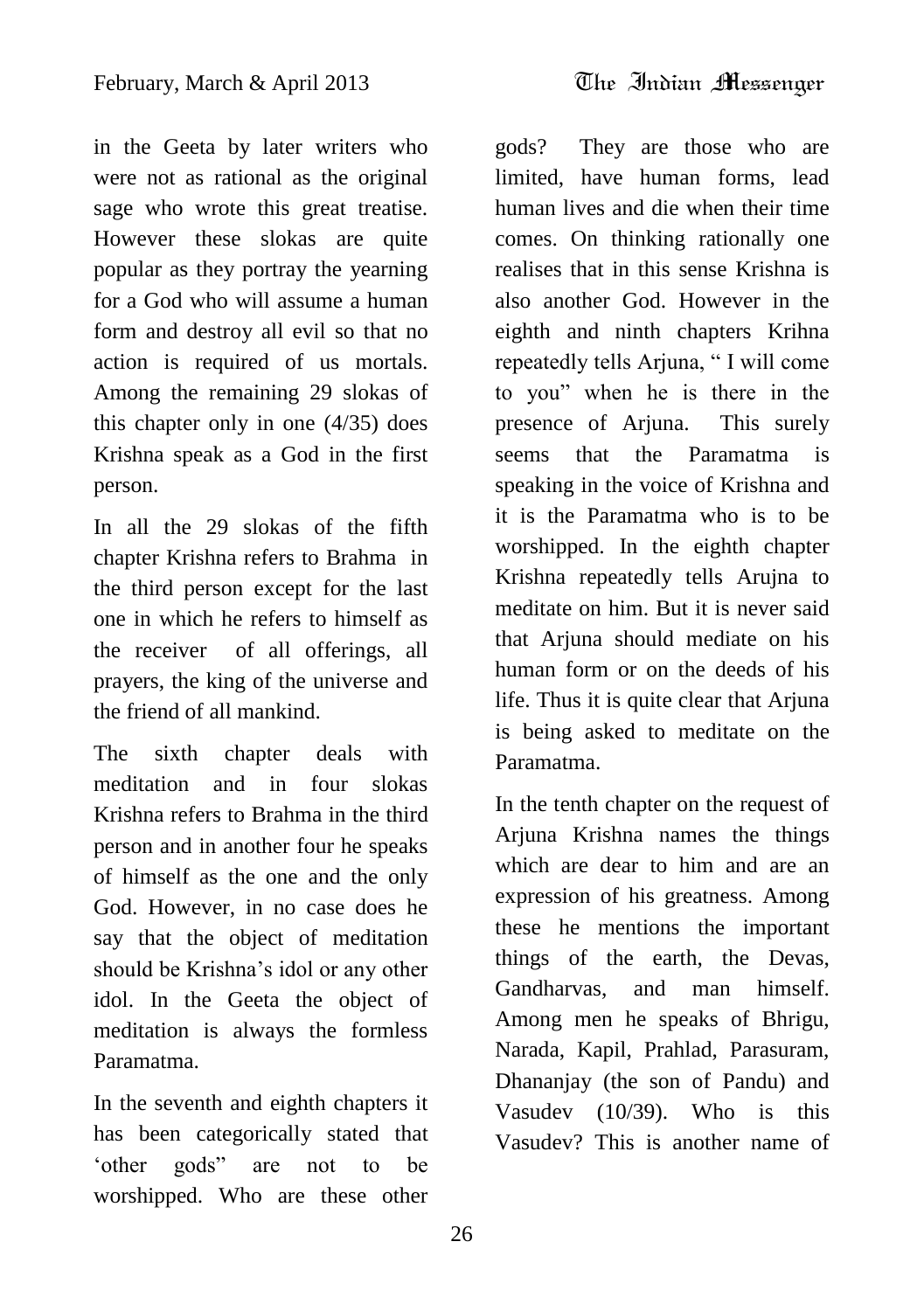Krishna. Thus the "I" of the Geeta is greater than even Krishna.

The tenth chapter ends with the sloka that a part of the Me contains the Universe. The "Me" must then be limitless and eternal. This cannot be said of the mortal form of Krishna. In the eleventh chapter Arjuna is shown the limitless universe in the form of Krishna, which is just an allegorical way of saying that the limitless and eternal being can be seen everywhere and should be worshiped. This worship springs from knowledge and faith.

According to Vedanta the Paramatma is formless and knows no birth or death. Accordingly Krishna of the Mahabharata or the Geeta cannot be Paramatma. Krishna was born, he had a human form, he lived on this earth, his life story is well known and finally he died. Such a being cannot the Paramatma. It seems that the author of the Geeta has tried to gently lead the reader from the worship of Krishna to the worship of the Paramatma. The worship of mortal Krishna needs a host of outward symbols and rituals while the worship of the Paramatma is entirely a personal dialogue of the soul with its maker. The writer of the Geeta has advised the union of the

Atma with the Paramatma and not the worship of man-made idols or the performance of intricate rituals. In the 22nd sloka of the chapter 18 states that tamasik knowledge is confined to a single object; it does not go beyond it. For example, there are some people who worship the earth, a stone or a tree, they cannot conceive of any other being. For them these are the only objects of worship. This is irrational and trivial tamasik knowledge. The relationship of soul and the Paramatma is an intensely personal matter and should not be manifested in the worship of outward symbols in the form of idol or even so called "godmen". In the seventh chapter also it is said that the unwise try to see the Formless One through the senses and remain away from the Brahma.

The Geeta is considered to be the essence of the wisdom of the Upanishads. Nowhere in the Upanishads has man been enjoined to worship Krishna, only Brahma, therefore the Brahma of the Upanishads is also the God of the Geeta.

Geeta does not ask to accept anything without ascertaining the truth for ourselves. It teaches us to believe that no book or person is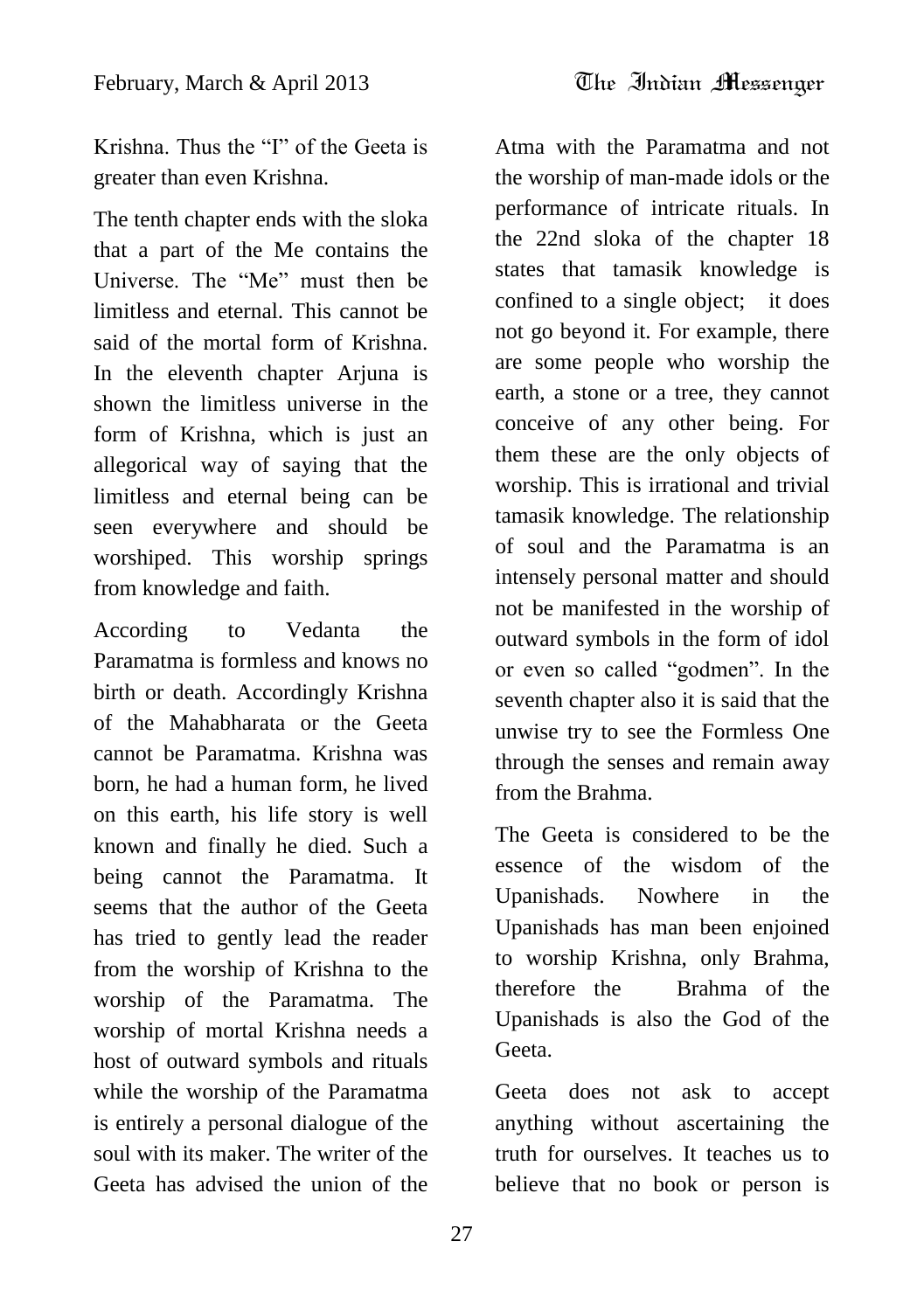infallible. We are enjoined to obtain knowledge, faith and good example, from the great like Rama, Krishna, Vyas, Kapil and others who are manifestations of the divine, but nowhere are we asked to insert a middleman between our Atma and Paramatma. This area is one where we stand alone before Brahma and nobody can pray to him on our behalf. The Geeta asks us to take advice from the wise and the knowledgeable but not accept anybody except Brahma as our saviour and guru. The message of the Geeta is meant for all mankind irrespective of cast, creed, race and gender. The Geeta does not consider women, vaishyas, sudras and even those who are evil minded to be incapable of understanding its message. The sage asks us to look upon the learned Brahmin and the unlettered chandal as one. He believes that distinctions of cast, colour, community and gender and mutual hatred is against religion, and therefore to be given up.

Therefore it follows that if, according to the Geeta, our lives are to be guided by the Paramatma alone, then where is the place for the worship of different planets and calculation of good times and bad times? We should assign whatever that is good and beautiful to the greatness of God and discard from our lives whatever is untruthful, hateful, wrong and impure. Acceptance and rejection are both necessary. The writer of Geeta has given much that should be accepted and also pointed out much that should be rejected. Somehow, we Indians have not felt the need to reject some of the dead wood that has collected in our society and have stayed away from the path shown by the Geeta. The Geeta points to new life, a reformed life, a life that is in constant communication with Brahma and at the same time spent in service of mankind.

Every religion begins as a liberating agency, but ends as a vast prison-house.

<sup>-</sup> *Rabindra Nath Tagore*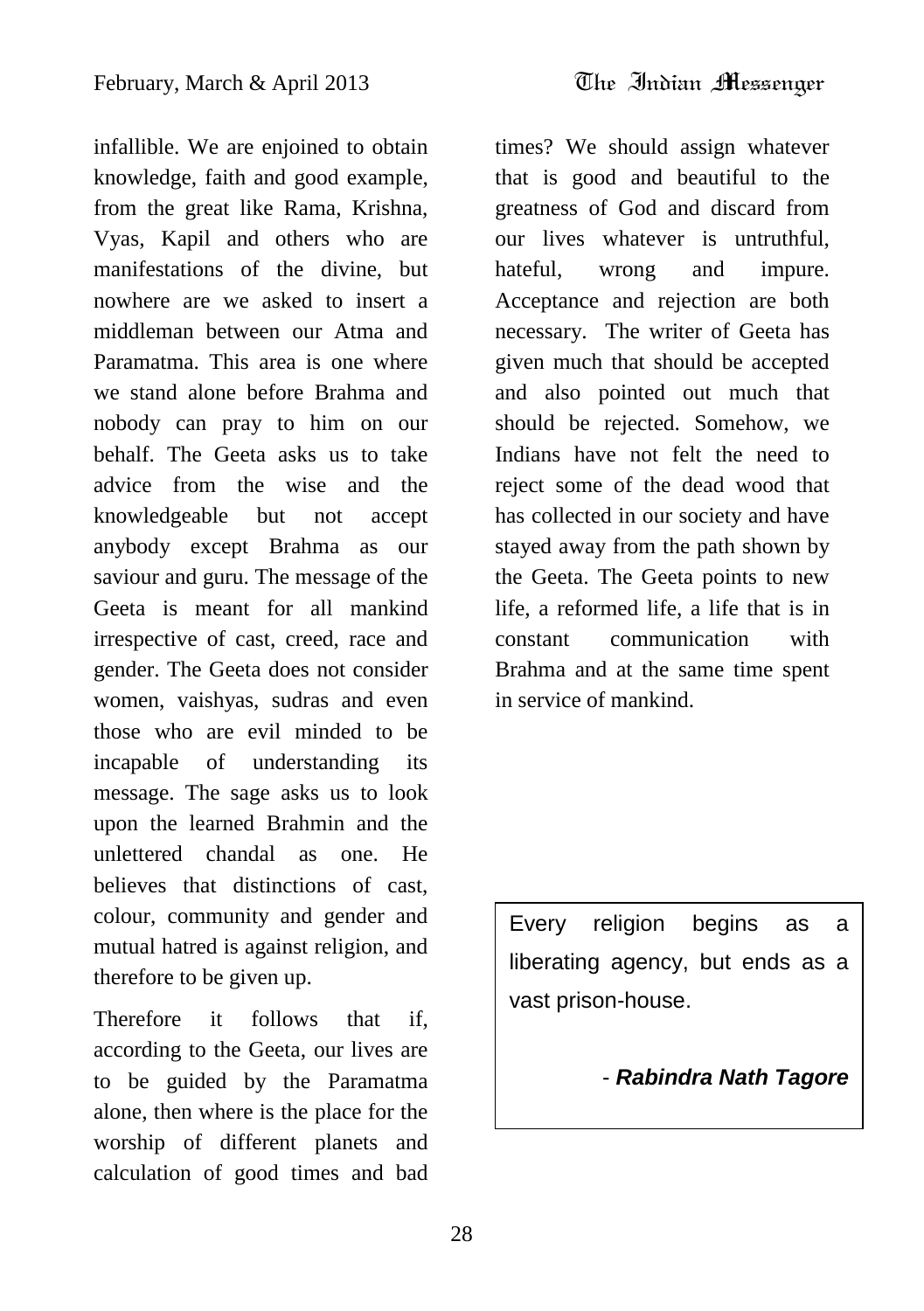# **Pandit Sivanath Sastri: Spirit Liberated**

Enakshi Majumdar

[Continued from last issue…]

#### Author and journalist.

Sivanath was a prolific writer. During his lifetime, about forty books and booklets were published including 6 anthologies of Bengali poems and 4 novels in Bengali. His Ramtanu Lahiri O Tatkalin Bangosamaj (1904), two volumes of the History of the Brahmo Samaj (1911, 1912) and his autobiography Atmacharit (1918) have become classics. His other important works include Himadrikusum (1887), Jugantar (1895) and Men I Have Seen (1918). Works like Theism as Universal Religion, Theism as Practical Religion, The Mission of the Brahmo Samaj, and The Mission of Theism in India mirror Sivanath"s understanding of religion and the essence of Brahmodharma.

Sivanath Sastri edited a number of newspapers and journals and contributed regularly to various magazines. His career in journalism began as the editor of Mad na Garal (1872), a temperance propaganda newspaper started by Keshab Chandra Sen. At this time he was active in Keshab Chandra"s Indian Reform Association. Apart from the two mouthpieces of the Sadharan Brahmo Samaj, Tattwakaumudi in Bengali (1878) and Indian Messenger in English (1883), some of the newspapers and magazines he edited were: Somapraksh (1873), Samadarshi or The Liberal (1874), Samalochak (1878), Sakha (1885), Mukul (1302 B. S.) and Sanjibani (1908).

# Sivanath, the believer. Sivanath, the Humanist.

Sivanath Sastri was a religious man, a staunch believer. For him, God was a living being – "jibanta", allpowerful, the embodiment of knowledge, love and compassion. He believed that Brahmodharma was a missionary religion and whatever Sastri did, he did it as a pracharak (missionary/propagandist). It was the mission of the Samaj to spread the message of spiritual and social equality. It was the mission of Sastri's life. One single line from a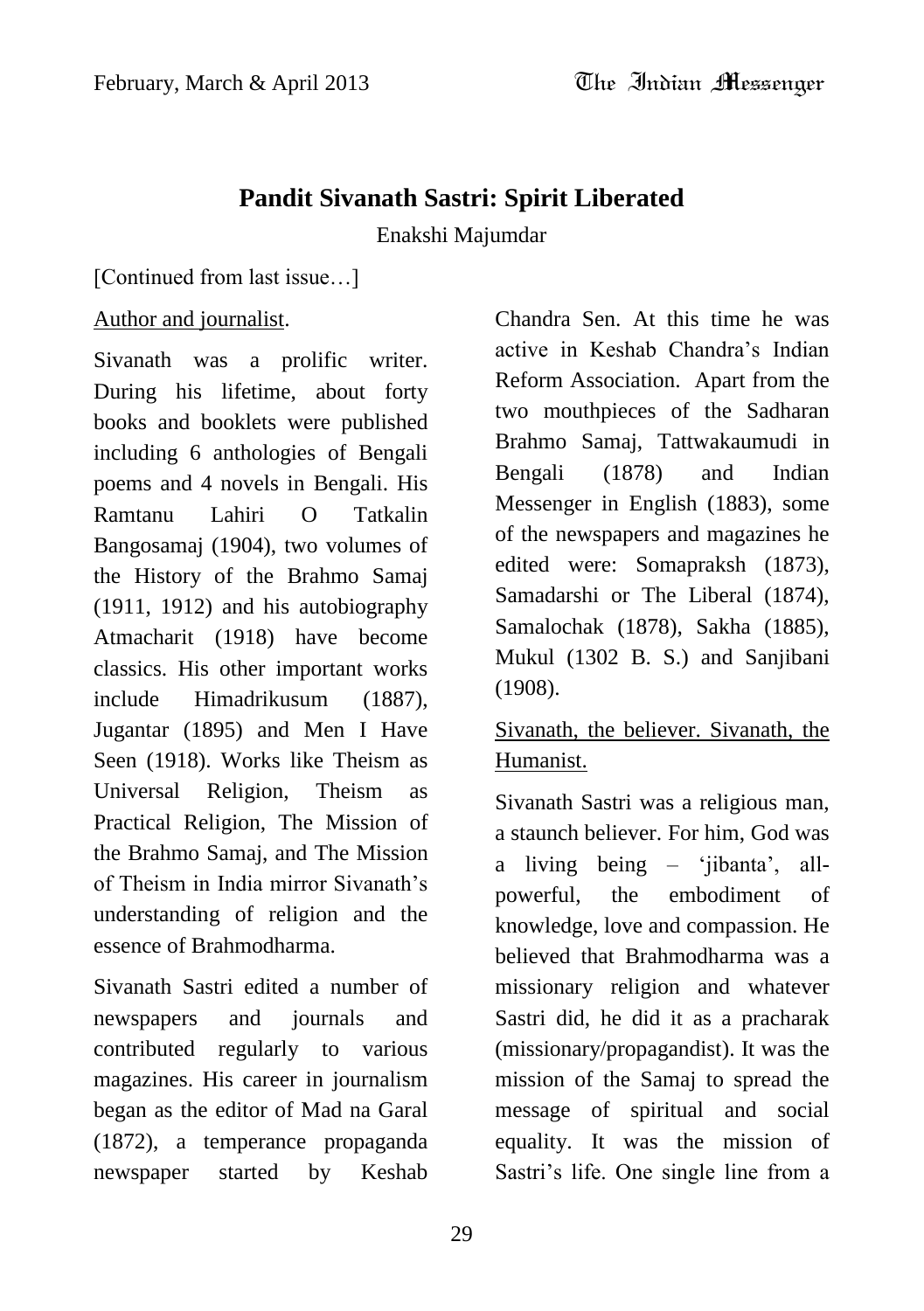note published in Tattwakaumudi (1882) reveals Sastri"s social and political ideology: The Brahmo Samaj is preparing for the establishment of a great universal republic by upholding justice over injustice, equality over inequality, and by striving to establish the reign of the ruled over the rulers.

Sivanath, like many of his generation, drew inspiration from the heroes of the Italian Unification – Mazzini and Garibaldi. For him, the first step to "free India" was a "united India". This unity was to be achieved by pulling down all the fencings of the caste society, by the spread of education, by fighting for the rights of the working people, by ensuring the rights of those whom the society had long held in contempt. Many years before Mahatma Gandhi, Sivanath realized that no social and political unification of the country was possible if a large mass of humanity remained outside the pale of society. Under his active guidance was organized Depressed Classes Mission (1909), which was renamed Society for the Improvement of the Backward Classes (1913) for the poor and socially backward classes in Assam and Bengal.

"I can predict that the upliftment of the society of Bengal will be possible only by the contributions of its women", wrote Sivanath Sastri  $(1311 \text{ B. S.})$ . One of his life's missions was to provide the women the opportunity to come forward and secure their rightful place in society. He selected his weapons - spread of education, abolition of purdah and prevention of early marriage – to wage unrelenting war against the malaise that crippled the society. From Hindu Mahila Vidyalaya and Banga Mahila Vidyalaya (1873) to Brahmo Balika Shikshalaya (1890) - Sivanath worked tirelessly for broadening the scope of women"s education. Women's associations like Banga Mahila Samaj, Brahmika Samaj (1879) were founded with a view to organize women as equal partners in Brahmo Samaj"s manifold activities.

He had a special place in his heart for the girl child. In an age when the birth of a daughter was considered a curse, particularly in the kulin Brahmin community, Sivanath wrote to his cousin, "I am proud more of a daughter than a son". It was in 1868. Sivanath received the news that his first child, a girl, was born. The daughter (Hemlata Sarkar) writes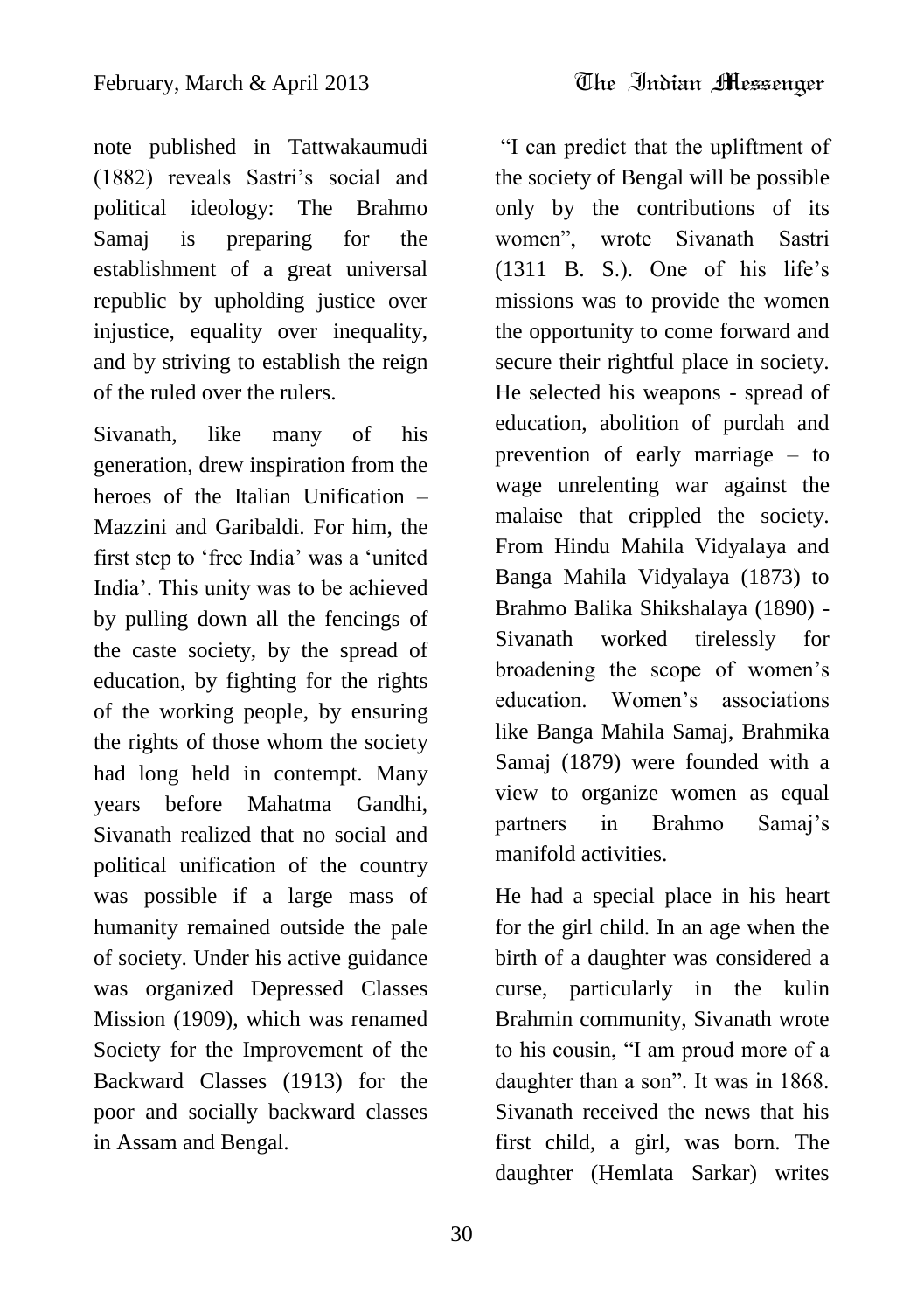that he used to pray for a daughter when his wife was in confinement. This was unthinkable in the contemporary situation, it is still unthinkable in some quarters. He used to tell his young wife, "if a daughter is born to me, I will give her the best education and I will see that she learns best English". He resolved never to give her in early marriage as it was conjoined upon him as a kulin.

Girls, orphaned and destitute, widows and so-called 'fallen women" became members of his family; in all twenty-two such "daughters" were reared by him along with his own children. He practiced what he thought was worth- preaching.

#### Sivanath Sastri, the Nationalist.

Sivanath's politics, unfortunately, has received extremely inadequate critical study. His presence beside Surendranath Banerjea and Ananda Mohan Bose during the Indian Association and the National Conference period (1876-1884), and during the Anti-partition movement (1905-1911) is muted but not unsubstantial. Sivanath Sastri was deeply influenced by the European socialists of that age and his politics encompassed the condition of the

labour. He must be hailed as one of the early protagonists of Trade Unionism. In 1870 India"s first labour association was established by Sasipada Banerjee, Sivanath"s associate, in Baranagar on the outskirt of Kolkata. Sivanath wrote a poem Sramajibi (working man) for the first issue of Bharat Sramajibi (1874), the mouthpiece of the organization. Here is a prose translation of one of the stanzas of the remarkable poem named Sramajibi: Brothers, you are the root of the society. Would a tree live without its root? The head may wave (in the wind). Would it move the tree a bit?

#### Sivanath Sastri's political creed.

Liberty, Equality and Fraternity – the universal mantra of the nineteenth century inspired Sivanath"s political ideology. On the authority of Bipin Chandra Pal, we know the following to be the core of his political creed: "self-government is the only form of political government ordained by God…… (the) existing government in the country not being selfgovernment in the sense of the government of the people, by the people and for the people, was not really ordained by God, and this Government had therefore no moral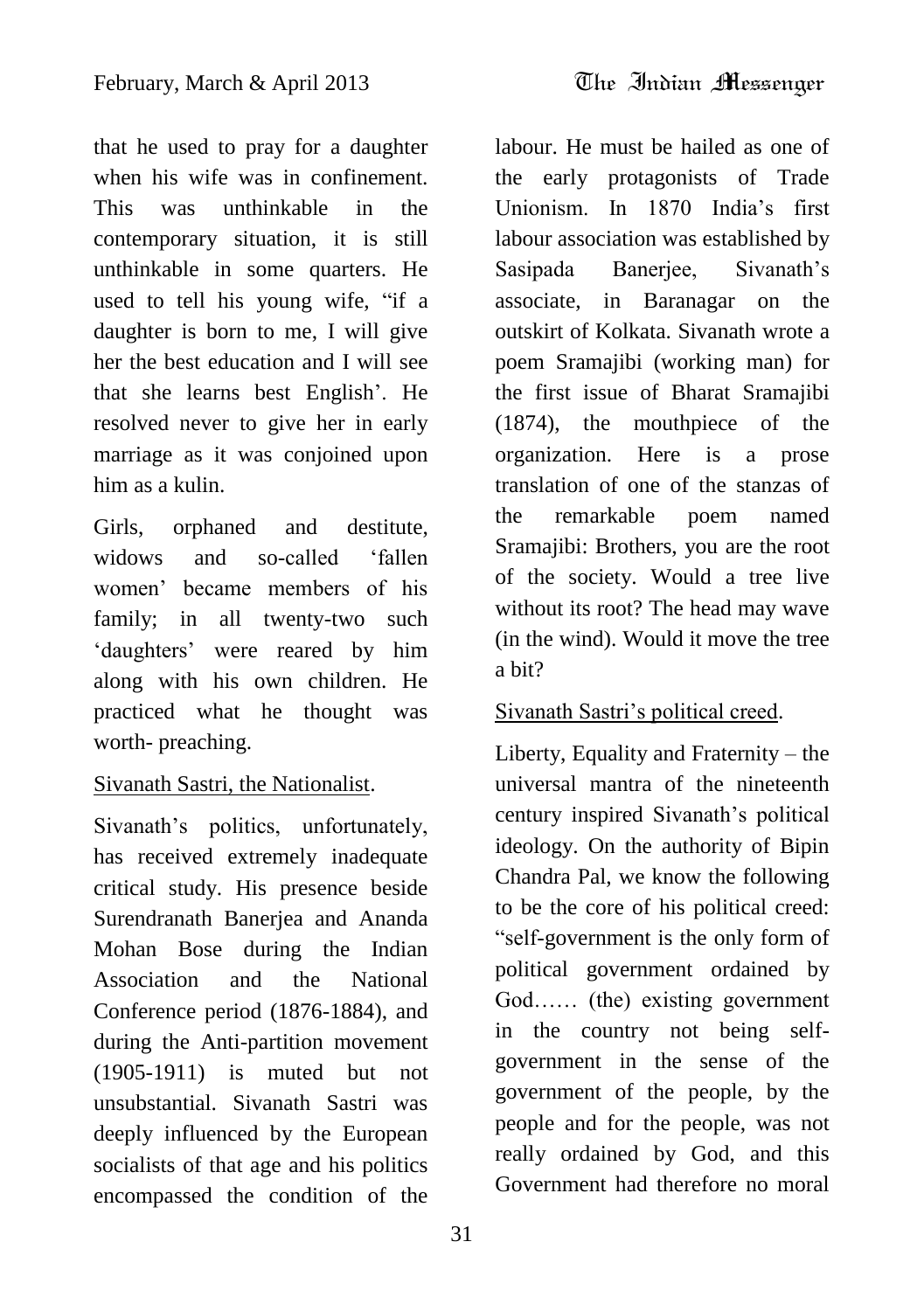title to the allegiance of the people." His distinctive sense of just moral action is enclosed in the following sentence: *keeping in view the present condition and the future benefit of the country, we shall abide by the laws of the alien reign, but we would never accept the status*

*of a servant under this government how-so-ever painful be our poverty*.

Yet, Sivanath Sastri was never a 'national leader' or 'All India Something', as pointed out by Prof. Jadunath Sircar. The historian pointed out that Sastri was "too modest, too retiring"; he shunned the drawing room and political platform alike. He would not wrestle with a political opponent in the pandal or press, but with "the world", the flesh, the devil in the solitude of prayer. He kept no private secretary, nor inspired personal paragraphs in the daily papers.

Do we remember this "fiery John Knox type of Brahmo preacher', who would neither dance the ecstatic dance in the street nor foam in the mouth, as a religious leader and a pious man? We hardly do. That is because, as Sircar commented: "The saintly character in India has a natural tendency to gravitate in the celibate sannyasi type" (whether

living in his own house or under the banyan tree is immaterial. Sivanath was "a man of action and the father of the family." He, therefore, could not satisfy the adorers of Bijoy Krishna Goswami or Ramakrishna Paramahansa type.

[*A few general observations are in order here. Amidst disharmony and sectarianism there had always been in this country a silent but powerful tradition of what has been called 'spiritual democracy'- equality in the realm of worship of One God who is the creator of all of all, sustainer of all. Brahmosabha, established by Raja Rammohan Roy in 1828, sought to institutionalize the idea of 'spiritual democracy'. Maharshi Debendra Nath Tagore in 1846 took up the unfinished task. The Brahmo Samaj (later known as Adi Brahmo Samaj) was born. Brahmananda Keshab Chandra put a nationalistic fervour into it and sought to expand the bases of that democratic spirit. To my mind Sivanath Sastri and his peers were the standard-bearers of Keshab's ideal of a national religion and Reformed Indian Brotherhood. The establishment of Keshab Chandra's Reformed Indian Brotherhood presupposed rejection of the basic assumption of caste. His speech in favour of the Marriage Bill in 1872 beautifully summed up the idea of*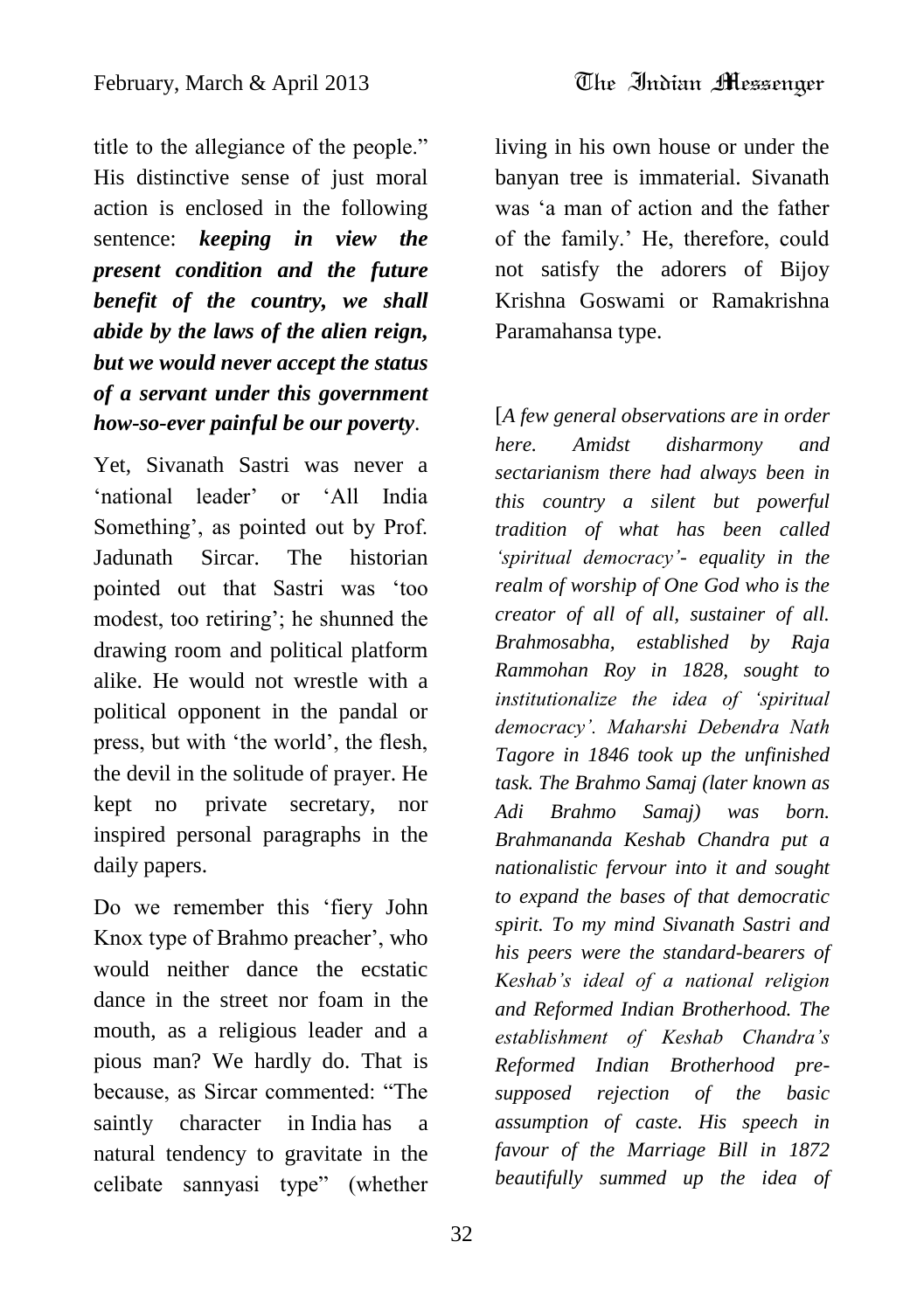*national unity. Keshab hoped for union and fusion of the many discordant social elements which lie scattered in the amplitude of the Indian Continent … and which gathered together and blended in one harmonious unity. This his disciples strove to achieve not by propaganda alone but actually defying caste rules and observing what is called 'inter-caste' marriage. There is little doubt that true national integration is still a distant dream and one chief impediment is caste and caste politics. It is another matter that Keshab Chandra's later orientation towards Christianity, emotionalism, and Bhakti etc. alienated his disciples and led to the parting of ways. My idea is that though Keshab Chandra faltered, his earliest followers strove to realize his dream. Their mission remains unaccomplished, as I have said.* 

*Historians generally agree that the modernist and progressive Brahmos miserably fell in the face of an overwhelming tide of neo- Hinduism, with all the traditional features intact, and the particular emphasis on the worship of guru.(Perhaps it suited the Bengalis well. All Hindu or the offshoots of Hindu religious movements emphasise on the 'other life', a spiritual* 

*life with added stress on asceticism, spiritual exercise and life negation. On the other hand the Brahmo Samaj, particularly the Sadharan Brahmo Samaj, like the English Puritans, celebrated life. They believed in hard work and setting examples. To preach dharma is easy, it is easier to make speeches. But it was surely difficult, say for example, to risk one's life in order to investigate and collect information about the exploitation of the tea-garden coolies.) The Brahmos, we are told, became isolated more and more, fiercely exclusive and withdrawn. The new generation since the late eighteenseventies were not drawn toward Brahmoism, the number of initiated Brahmos dwindled. This neat observation, however, has a flaw. It fails to see how the Sadharan Brahmo Samaj, through its relentless efforts succeeded to pull down many barriers. Take for example the question of female emancipation, to the exclusion of all. Much before the feminist activists the Brahmos celebrated women as complete human beings, not as mere domestic appendage. The number of the Brahmo believers might have been small, what this small community of men (and women) did was great.*]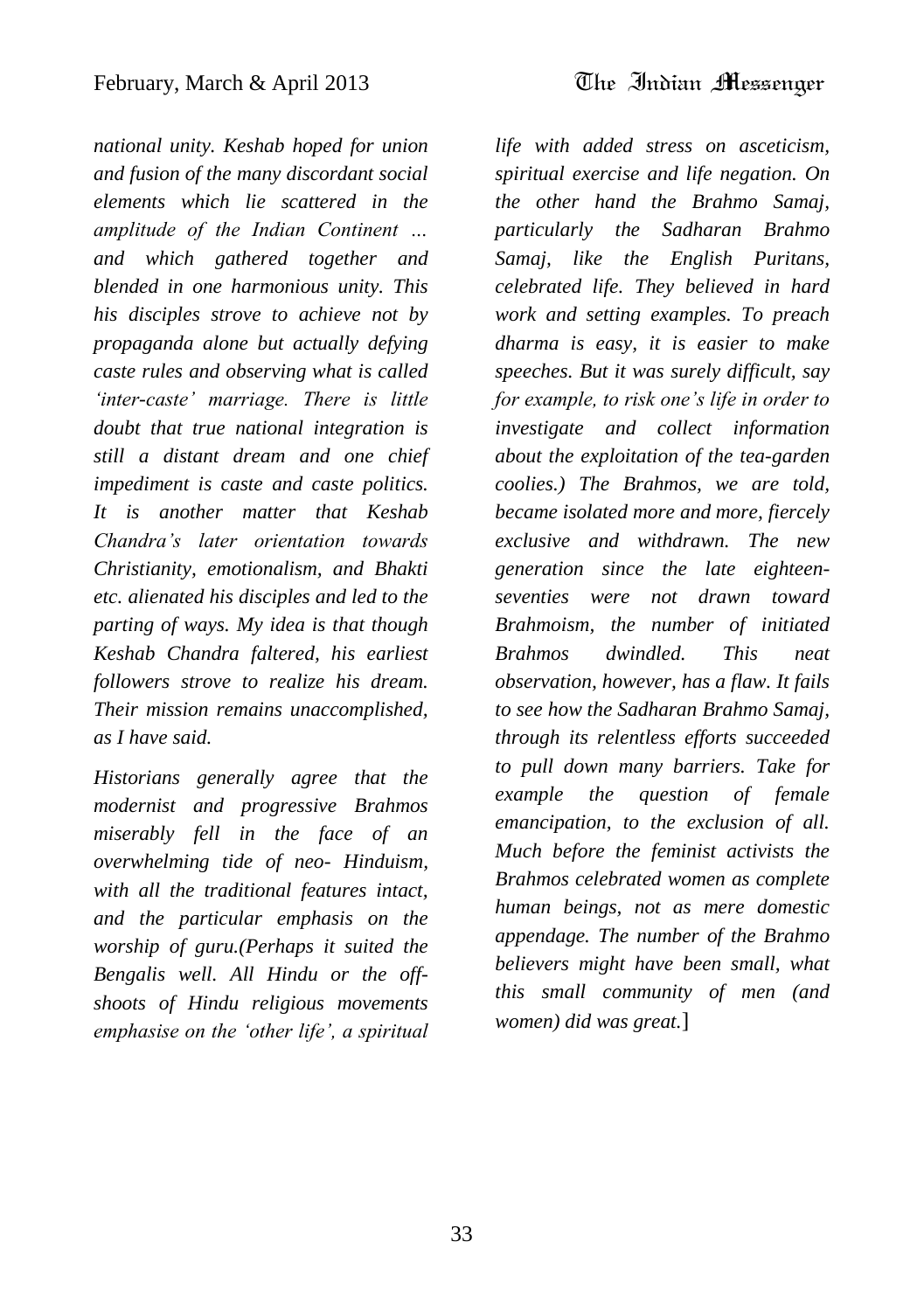# **Formation of Sub-Committees for 2012-2013**

The Sub-Committees of the Sadharan Brahmo Samaj were reconstituted for the year 2012-2013 in the Executive Committee Meeting held on 16.03.2013 with the following members. President, Secretary, Treasurer are ex-officio members of all Sub-committees.

#### **I. Mission Works & Moffussil Samaj**

- 1. Sri Premomoy Das- Chairman
- 2. Sri Biswajit Roy Secretary
- 3. Sri Amit Das
- 4. Sri Rajkumar Burman
- 5. Sri Ashok Roy
- 6. Sri Pranab Ranjan Roy
- 7. Sri Koushik De
- 8. Dr. Ketaki Goswami
- 9. Sri Udyan Ghosh

#### **II. Brahmo Samaj Relief Mission**

- 1. Sri Asis Kumar Pain- Chairman
- 2. Smt. Samita Das Secretary
- 3. Sri Pranab Ranjan Roy
- 4. Sri Ashok Roy
- 5. Sri Raj Kumar Burman
- 6. Sri Udayan Ghosh
- 7. Smt.Sudakhina Kundu Mukherjee
- 8. Sri Sagar Chakraborty
- 9. Sri Biswajit Roy
- 10. Smt. Raka Chatterjee Burman
- 11. Sri Prasun Ganguli

#### **III. Medical Aid**

- 1. Sri Dilip Kumar Roy- Chairman
- 2. Dr. Ketaki Goswami Secretary
- 3. Sri Samita Das
- 4. Dr. Jibananda Guha
- 5. Smt. Raka Chatterjee Burman
- 6. Smi. Madhulika Ghosh
- 7. Dr. Chandan Chakraborty
- 8. Dr. Santasil Pain
- 9. Dr. Sanghita Nath

#### **IV. I.B.F.Charity**

1. Sri Samir Das- Chairman

- 2. Smt. Raka Chatterjee Burman Secretary
- 3. Sri Koushik De
- 4. Sri Udayan Ghosh
- 5. Smt. Surupa Dutta
- 6. Smt. Madhulika Ghosh
- 7. Sri Bijan Chanda
- 8. Sri Premomoy Das
- 9. Sri Pranab Ranjan Roy
- 10.Smt. Sova Roy

#### **V. Publication**

- 1. Sri Asis Kumar Pain- Chairman
- 2. Sri Premomoy Das Secretary
- 3. Sri Amit Das
- 4. Sri Tapabrata Bramhachari
- 5. Sri Abhijit Deb
- 6. Sri Bijan Chanda
- 7. Sm. Manju Chanda
- 8. Sri Ajit Das
- 9. Sri Gautam Das
- 10. Sri Biswajit Roy

#### **VI. Indian Messenger**

- 1. Sri Dilip Kumar Roy- Secretary
- 2. Sri Asis Kumar Pain Editor
- 3. Sri Premomoy Das Jt.Editor
- 4. Sri Tapabrata Bramhachari Jt. Editor
- 5. Sri Arupayan Chattopadhya
- 6. Sri Bijan Chanda
- 7. Smt. Madhushree Ghosh
- 8. Smt.Enakshi Majumder
- 9. Sri Rahul Bose
- 10. Dr. Ketaki Goswami

#### **VII. Tattwakaumudi**

1. Sri Tapabrata Bramhachari – Editor & Secretary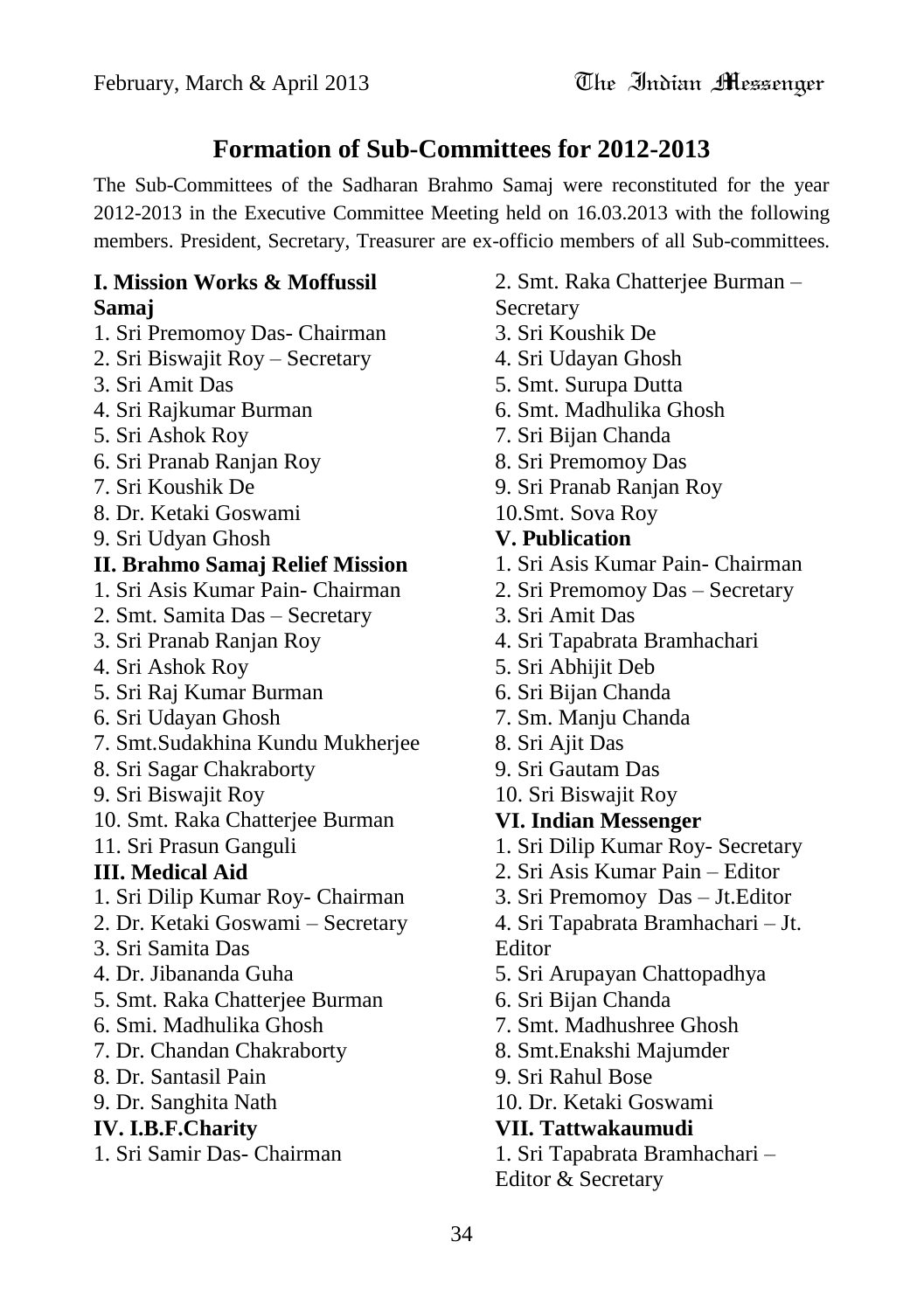2. Dr. Ketaki Goswami 3. Sri Sanjib Mukherjee 4 Smt.Madhulika Ghosh 5. Smt.Geeta Banerjee 6. Smt. Sucheta Neogi 7. Smt. Sunanda Chatterjee 8. Sri Rahul Bose **VIII. Celebration**  1. Sri Samir Das- Chairman 2. Smt. Madhulika Ghosh – **Secretary** 3. Sri Koushik De 4. Sri Dilip Kumar Roy 5. Sri Abhijit Deb 6. Smt. Samita Das 7. Smt .Sandhya Deb 8. Smt. Sucheta Neogi 9. Smt. Sunanda Chatterjee 10. Secretary Sadhanashram 11. Secretary Calcutta Congregation **IX. Finance Sub-Committee** 1. Smt. Kumkum Banerjee-Chairman 2. Sri Samir Das – Secretary 3. Sri Arnab Pal 4. Sri Subrata Dutta 5. Sri Abhijit Deb 6. Sri Bijan Chanda 7. Sri Premomoy Das **X. Membership**  1. Sri Abhijit Deb- Chairman 2. Sri Udayan Ghosh – Secretary 3. Smt. Sandhya Deb 4. Smt. Supriya Das 5. Smt. Surupa Dutta 6. Smt. Sudipta Das 7. Smt. Raka Chatterjee Burman 8. Sri Bijan Chanda 9. Sri Dilip Kumar Roy 10. Sri Arupayan Chatterjee **XI. Estate & Building**  1. Sri Sudhir Saha- Chairman

- 2. Sri Samir Das Secretary 3. Sri Premomoy Das
- 4. Sri Parag Rakshit
- 5. Sri Bijan Chanda
- 6. Secretary Brahmo Samaj

Balyabhaban

- 7. Secretary Mahila Bhaban
- 8. Secretary Sadhanashram
- **XII. Brahmo Mission Press**
- 1. Sri Samir Das- Chairman
- 2. Sri Rahul Bose Secretary
- 3. Smt. Surupa Dutta
- 4. Sri Biswajit Roy
- 5. Secretary Publication
- 6. Secretary Indian Messenger
- 7. Secretary Tattwakaumudi
- **XIII. Krishnagar Bramo Samaj**
- 1. Sri Bijan Chanda- Chairman
- 2. Sri Tapabrata Brahmachari Secretary
- 3. Sri Premomoy Das
- 4. Sri Koushik De
- 5. Sri Sudhir Saha
- 6. Sri Rajkumar Burman
- 7. Sri Udayan Ghosh
- 8. Sri Supriyo Nandan
- 9. Sri Biswajit Roy
- 10. Sri Pranab Ranjan Roy
- **XIV. Bhawanipur Brahmo Samaj (Padmapukur)**
- 1. Sri Abhijit Deb- Chairman
- 2. Sri Bijan Chanda Secretary
- 3. Sri Parag Rakshit
- 4. Smt. Namita Ghosh
- 5. Smt. Samita Das
- 6. Sri Sudhir Saha
- 7. Sri Tapabrata Brahmachari
- 8. Sri Kaushik De
- 9. Sri Rajkumar Barman
- 10. Sri Supratim Chakraborty
- 11. Sri Sourav Chatterjee
- 12.. Sri Prasun Gangul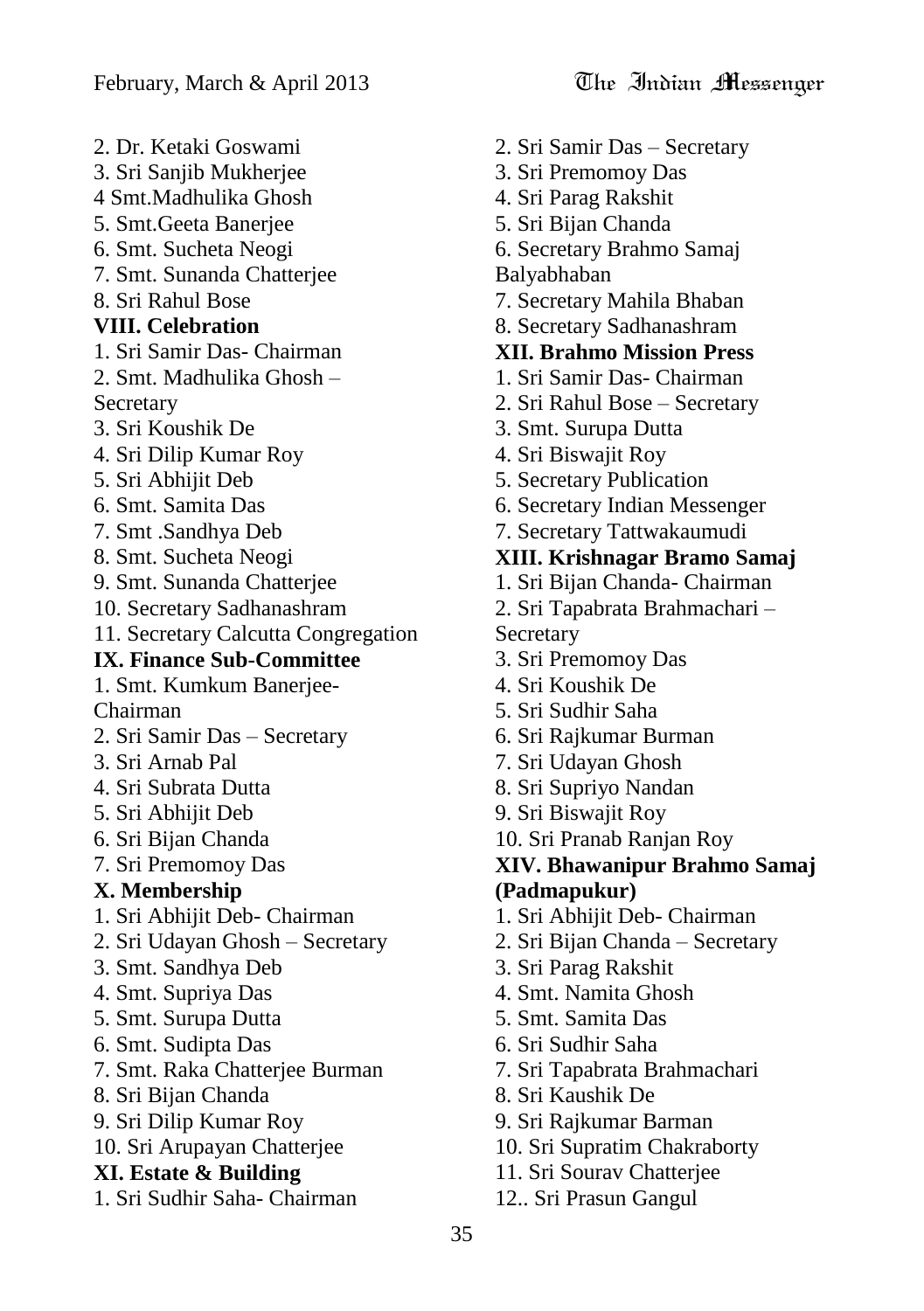# **Samaj News**

# **183rd Magotsava**

The 183th Magotsava 2013 was celebrated by Sadharan Brahmo Samaj with solemnity. On the eve of 183th Magotsava  $3<sup>rd</sup>$  Magh 1419, 17<sup>th</sup> January 2013 an exhibition in memory of Rishi Raj Narayan Bose with the assistance of the Institute of Social and Cultural Studies was inaugurated by Dr. Shandilya in community hall. Posters of Rishi Raj Narayan Bose"s life and work were exhibited on wall. This exhibition was kept open till the end of Maghotsava. 3<sup>rd</sup> Magh 1419, 17<sup>th</sup> January Thursday At 6-00 pm. Inagural service of the Utsava was started in the prayer hall. Kirtan was rendered by Sri Supryo Nandan. At 6-30 pm a Divine service was offered by Sri Sanjib Mukherjee and hymns were sung by Brahmo Sangeet Shiksha Kendra, Dhakuria and conducted by Sm Arundhuthy Mazumder.

4<sup>th</sup> Magh 1419, 18<sup>th</sup> January 2013 Friday at 6-30 PM Divine Service was conducted by Sri Pranab Roy and hymns were sung by the students of Brahmo Balika Shikshalaya.

5<sup>th</sup> Magh 1419, 19<sup>th</sup> January 2013 Saturday at 6-30 pm a lecture meeting titled Upendra Kishore Roy to Satyajit Roy was held in the prayer hall of Samaj. Sri Lakxmi Narayan Ray took the chair and offered a short prayer before commencement of the programme. Prof. Chandak Sengupta of Barkbek University was the speaker. He spoke on his study of the achievements of Upendra Kisore Roy Choudhury, Sukumar Roy and Satyajit Roy.

 $6<sup>th</sup>$  Magh 1419,  $20<sup>th</sup>$  January 2013 Sunday at 10-00 AM. The joint Yuva Utsava this year was held in Brahmo Sammilan Samaj. The Upasana was conducted by Sri Anirudha Rakshit and hymns were sung by joint group of young men and women from the three Samajes.

At 3-30 pm a handicraft exhibition of Brahmo Samaj Mahila Bhavan and Hindu widows home was inaugurated in the Samaj compound behind the Mandir of the Sadharan Brahmo Samaj. A short prayer was offered by Sri Rajkumar Burman before commencement of the programme. Smt Supriya Das the president declared the exhibition open. At  $6-30$  pm the  $107<sup>th</sup>$  death anniversary of Maharshi Debendra Nath Tagore was observed. A programme of songs composed by Rabindranath Tagore for upasana on the instructions of Maharshi were rendered by Sri Suranjan Roy and his students.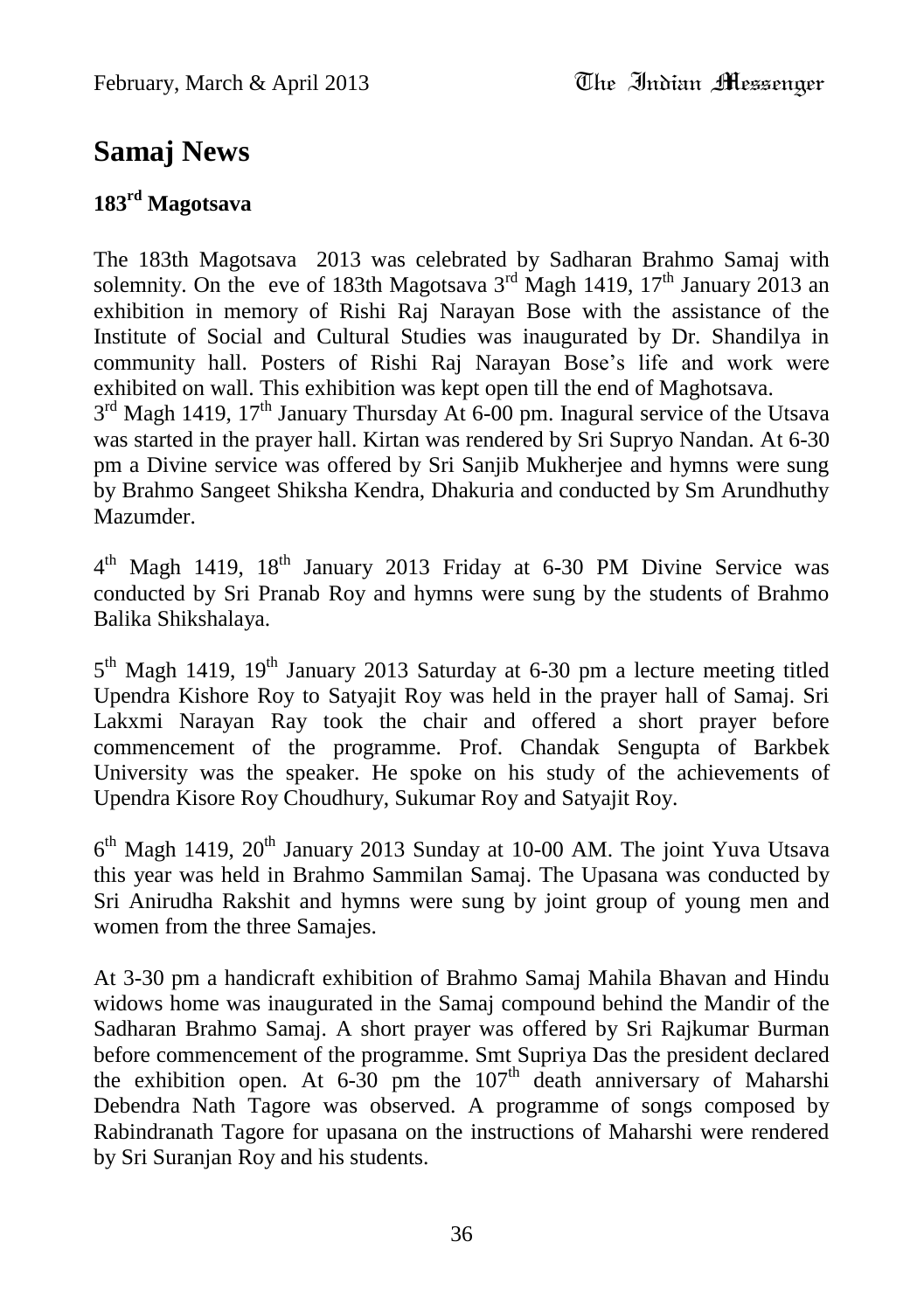#### February, March & April 2013 The Indian Messenger

7<sup>th</sup> Magh 1419, 21<sup>st</sup> January 2013 Monday at 6-30 pm a divine service was conducted by Sri Lakxmi Narayan Roy. Hymns was rendered by Brahmo Sangeet Shiksha Kendra conducted by Sm Supriya Chakraborty.

8<sup>th</sup> Magh 1419, 22<sup>nd</sup> January 2013 Tuesday At 6-30 pm. A special musical programme, "Upasana through hymns" was offered. The hymns were sung by Sm. Ritasree Bhattacharya, Sm. Rohini Roychoudhuri, Sm. Srobonti Banerjee and Sri Arindam Banerjee.

9<sup>th</sup> Magh 1419, 23<sup>rd</sup> January 2013 Wednesday, Mahila utsava was observed. At 9-30 AM Baitalik and at 10 AM Divine service conducted by Sm Kalyanmoyee Chattopadhyay. Hymns were sung by the Members of the congregation led by Sm. Supriya Chakrabarty. At 6-30 pm Divine Service was held at prayer hall.

10<sup>th</sup> Magh 1419, 24<sup>th</sup> January 2013 Thursday at 4-00 PM. a prayer meeting and a rendering of kirtan was arranged in the Brahmo Balika Shikshalaya. At 6 PM Kirtan was held in the Samaj compound and the prayer hall led by Sri Rajkumar Burman and Sri Supriyo Nandan. Evening divine service was conducted by Sri Rajkumar Burman and hymns was sung by members of the congregation.

 $11<sup>th</sup>$  Magh 1419,  $25<sup>th</sup>$  January Friday the foundation day of first Brahmo Mandir was observed by a whole day utsava. The Prayer Hall of the Samaj was decorated with flowers.At 8 AM kirtan was rendered by Sri Salil Hazra, Sri Rajkumar Burman, Sri Supriyo Nandn followed by Baitalik. At 9.30 AM special devine service was offered by Sm. Madhusree Ghosh and hymns were sung by Sarbasree Udyan Ghosh, Ritabrata Bose, Biswadeep Choudhury, Kausik De and Sarbasreemoti Gita Banerjee, Aparna Ghosh, Madhulika Ghosh, Tamali Bose, Supriya Chakrabarty, Ajanta Addhya Romancha Barua, Osmita De and Sunanda Das directed by Sri Samir Das. Smt Juthika Banerjee, Somnath Ghosal and Prasanta Das were the accompanists.

At 6-30 PM evening divine service was conducted by Sri Asis Kumar Pain and hymns were sung by Sri Kausik De.

The whole day utsava was concluded with the Kirtan "Aji Gao Re Anande Sabe Joy O Brahmo Joy".

On the same day Evening at 5-30 PM Maghotsava was celebrated with solemnity by the three Brahmo Samjes at the Maharshi Bhavan organized by Sadharan Brahmo Samaj. The divine was conducted by Acharjyas from three Samajes namely Smt Sunandita Sengupta of Brahmo Sammilon Samaj for Udbadhan, Smt Surosree Das of Bharatvarshiya Brahmo Mandir for Aradhana and Sri Rajkumar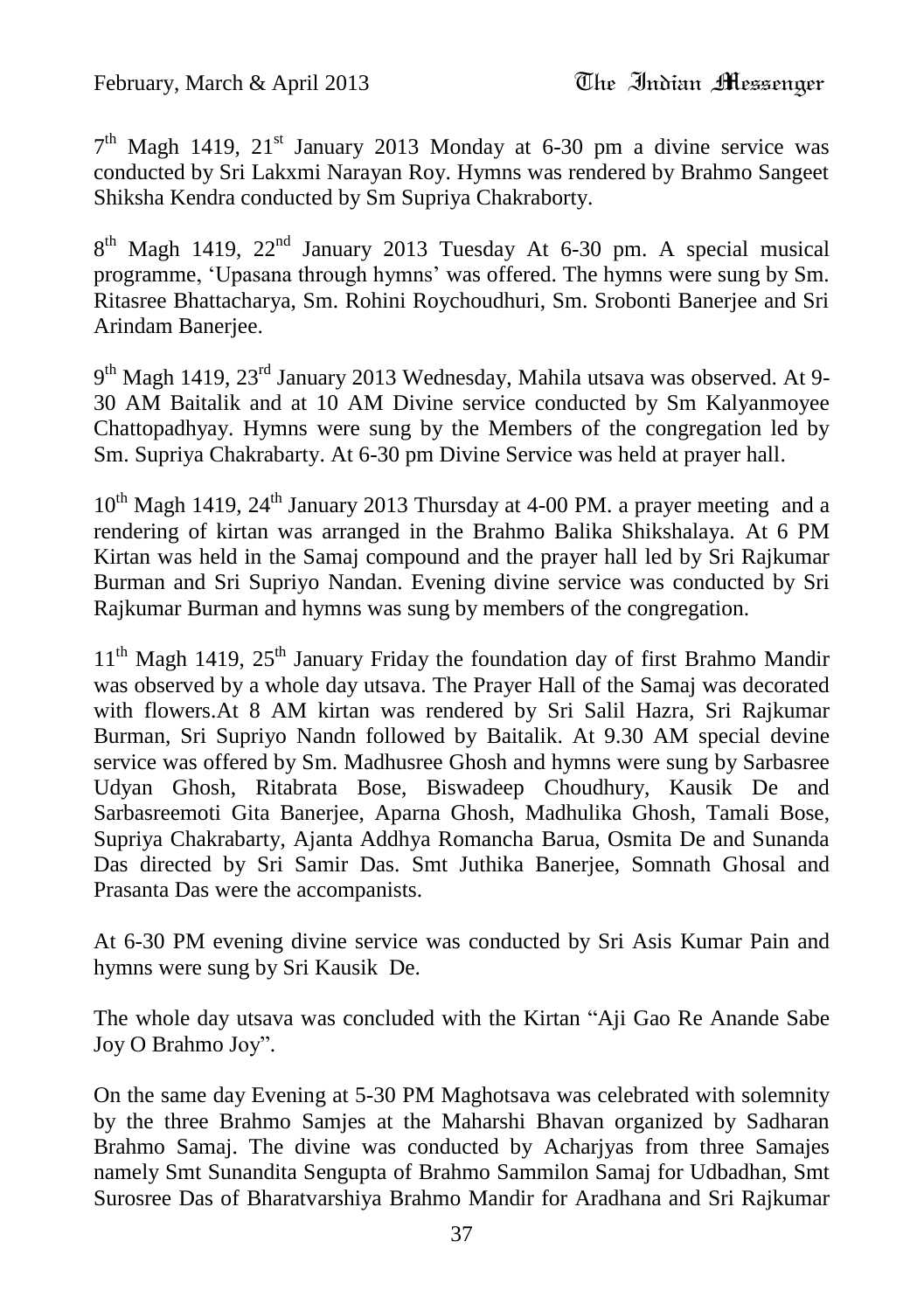Burman of Sadharan Brahmo Samaj for Nibedan. The hymns were offered by members of Baitanik.

 $12<sup>th</sup>$  Magh 1419,  $26<sup>th</sup>$  January 2013 Saturday.the utsava of Sadhanasram was observed in the prayer hall of the Samaj. At 10 AM Sri Arupayan Chatterjee conducted the Upasana and hymns were sung by the children of Brahmo Samaj Mahila Bhavan.

#### Balak Balika Sanmilon

On that day at 12.30 PM, Children Gathering was organized at Sadharan Brahmo Samaj. There was a competition of drawing, singing and recitation. The prize distribution programme was commenced after a short prayer with hymns by the students of Brahmo Balika Shikshalaya Montessori section. Sm.Ayantika Ghosh was the chief guest. She told stories to the children present and distributed the prizes to successful competitors.At 5-30 PM The student of Brahmo Balika Shikshalaya Montessori section performed a dance drama "Bauils" in the Samaj compound. Refreshments were arranged for all the children in the Sammilan.

At 6-30 PM a programme for "Kishor Kishori" was held by a competition of songs and recitation. The Balak Balika Sammilan & programme for Kishore Kishori was conducted by Smt Samita Das.

 $13<sup>th</sup>$  Magh 1419,  $27<sup>th</sup>$  January 2013 Sunday 6-00 PM evening divine service was held followed by the 134<sup>th</sup> Annual General Meeting of the members of the Sadharan Brahmo Samaj was held.

14<sup>th</sup> Magh 1419, 28<sup>th</sup> January Monday, At 6-30 PM. the concluding divine service "Santibachan" was conducted by Sri Tapabrata Brahmochari and hymns was rendered by Smt Pronoma Roy.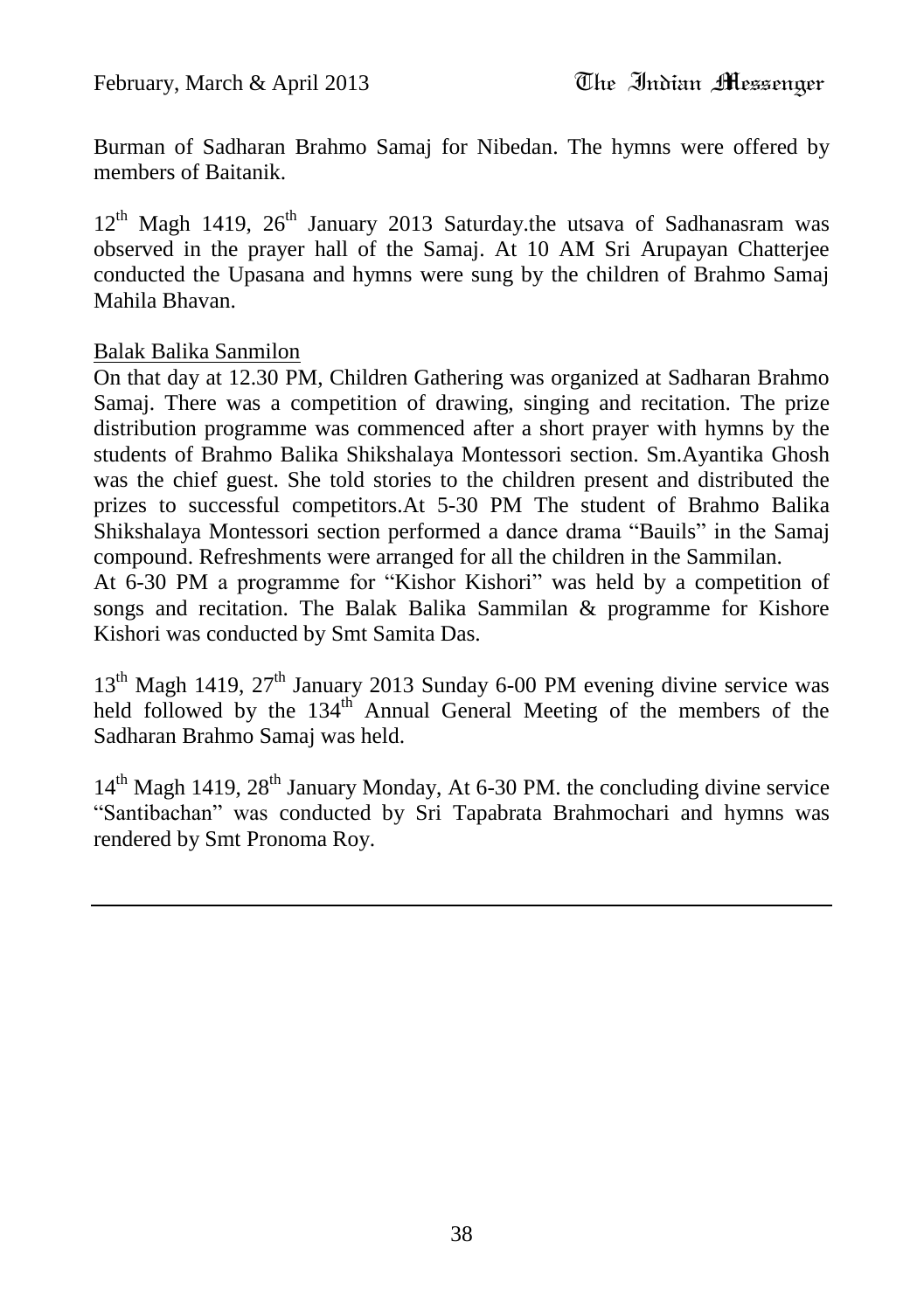# **Acknowledgement For the month of January 2013**

### **Donation**

| DN/GL<br>No. | <b>Donor's Name</b>                           | <b>Occasion</b>                                                                  | <b>Purpose</b>                  | <b>Amount</b><br>(Rs.) |
|--------------|-----------------------------------------------|----------------------------------------------------------------------------------|---------------------------------|------------------------|
| $DN/a-674$   | Sm. Bina Das                                  |                                                                                  | Mahila Bhavan<br>Fund           | $200/-$                |
| $DN/a-675$   | Sri Arnab Das &<br>Smt. Souditi Das           |                                                                                  | Mahila Bhavan<br>Fund           | $500/-$                |
| $DN/a-676$   | Dr. Jibananda Guha<br>& Smt. Maitraya<br>Guha | <b>Balak Balika</b>                                                              | Maghotsava<br>Fund              | $200/-$                |
| $DN/a-677$   | Sm. Sunanda Roy<br>Choudhury                  | Special care for<br>boys and<br>donation for<br>food for boys of<br>Balya Bhavan | Balya Bhavan<br>Fund            | $1,500/-$              |
| DN/a-678     | Sri Sarbajit Gupta                            |                                                                                  | Mahila Bhavan<br>Fund           | $200/-$                |
| GL-807       | Sri Lakshmi<br>Narayan Ray                    |                                                                                  | Maghotsava<br>Fund              | $1,000/-$              |
| GL-821       | Sri Subir Sarkar                              |                                                                                  | Maghotsava<br>Fund              | $301/-$                |
| GL-822       | Sri Ashok Dasgupta                            |                                                                                  | Maghotsava<br>Fund              | $200/-$                |
| GL-823       | Sm. Sudakshina<br>Kundu & Sm.<br>Indrani Roy  |                                                                                  | Tattvakoumudi<br>Fund           | $500/-$                |
| GL-824       | Sm. Sudakshina<br>Kundu & Sm.<br>Indrani Roy  |                                                                                  | <b>Indian Messenger</b><br>Fund | $500/-$                |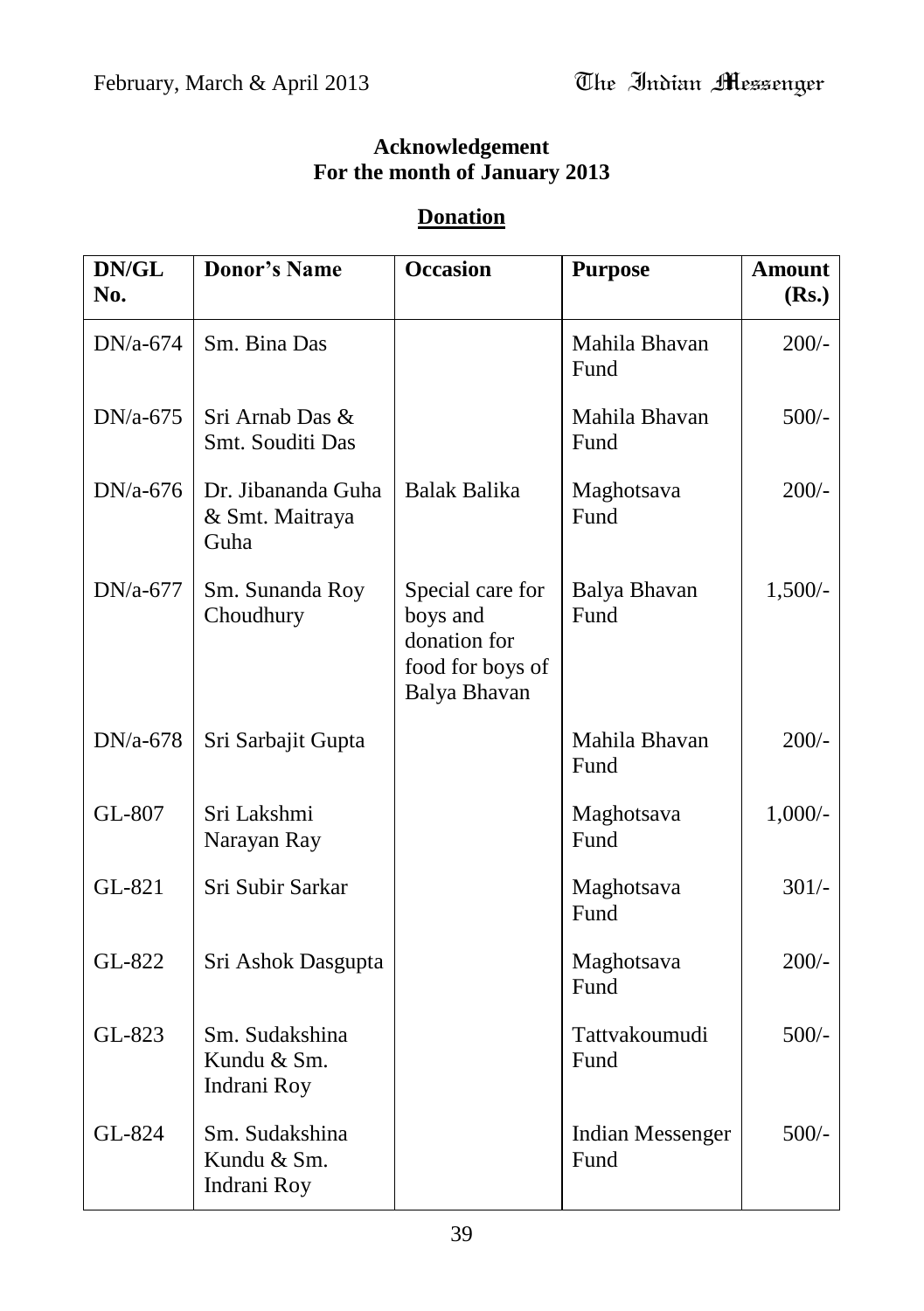| GL-826 | Sm. Manika Sarkar<br>(Das)                            |                                                                                                                   | Maghotsava<br>Fund     | $21/-$    |
|--------|-------------------------------------------------------|-------------------------------------------------------------------------------------------------------------------|------------------------|-----------|
| GL-829 | Aloka Samaddar                                        |                                                                                                                   | Maghotsava<br>Fund     | $1,000/-$ |
| GL-833 | Sm. Surupa Dutta<br>& Sri Subrata Dutta               |                                                                                                                   | Maghotsava<br>Fund     | $1,000/-$ |
| GL-834 | Sm. Supriya Das                                       |                                                                                                                   | Maghotsava<br>Fund     | $500/-$   |
| GL-835 | Sri Pranab Roy                                        |                                                                                                                   | <b>General Fund</b>    | $500/-$   |
| GL-838 | <b>Brahmo Sangeet</b><br>Siksha Kendra                |                                                                                                                   | Maghotsava<br>Fund     | $1,500/-$ |
| GL-839 | Sri Anup Kumar<br>Das & Sri Ankur<br><b>Kumar Das</b> | On the occasion<br>of Sradha<br>Ceremony of<br>their father Late<br>Anup Kr. Das,<br>passed away on<br>26.12.2012 | <b>General Fund</b>    | $1,001/-$ |
| GL-840 | Sm. Ratna<br>Mukherjee                                |                                                                                                                   | Maghotsava<br>Fund     | $500/-$   |
| GL-841 | Sri Tanmay Kr. Das                                    | In memory of<br>Late Renu<br>Prabha Das                                                                           | Maghotsava<br>Fund     | $150/-$   |
| GL-843 | Sm. Ratna<br>Chakraborty                              |                                                                                                                   | Maghotsava<br>Fund     | $500/-$   |
| GL-844 | Sm. Ratna<br>Chakraborty                              | In memory of<br>Late Prakiti<br><b>Bhusan</b><br>Chakraborty                                                      | General Fund           | $1,000/-$ |
| GL-845 | Sri Jibananda Guha                                    |                                                                                                                   | <b>Education Fund</b>  | $200/-$   |
|        | & Maitraye Guha                                       |                                                                                                                   | <b>Building Repair</b> | $100/-$   |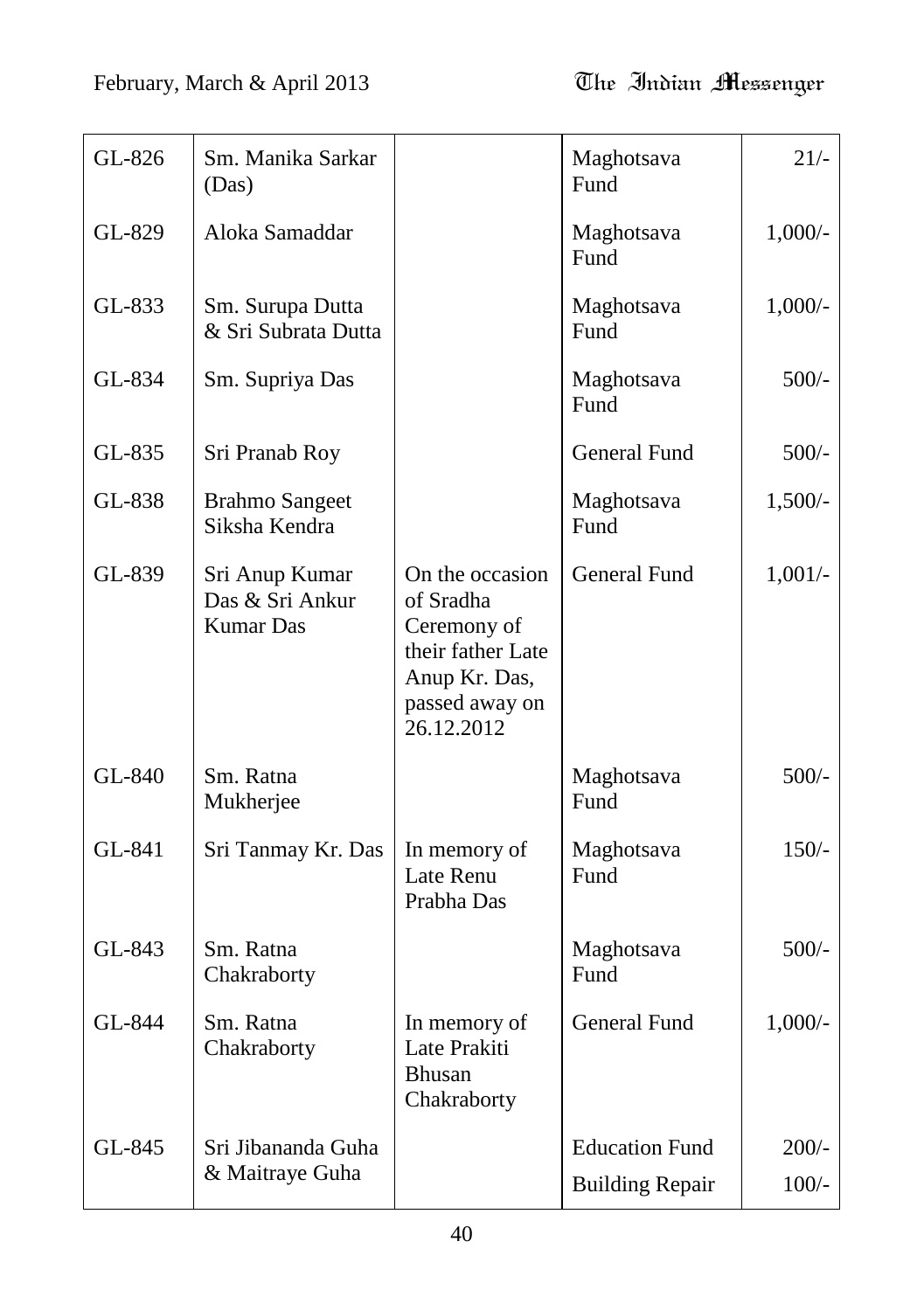| GL-849 | Dr. Ketaki Bagchi                    |                                                                       | Maghotsava<br>Fund      | $2,000/-$  |
|--------|--------------------------------------|-----------------------------------------------------------------------|-------------------------|------------|
| GL-850 | Sri Samir Rao                        |                                                                       | <b>Printing Machine</b> | $200/-$    |
| GL-851 | Sri Abhijit Deb &<br>Sri Surojit Deb | In memory of<br>Late Amio Deb                                         | <b>Printing Machine</b> | $500/-$    |
| GL-856 | Sm. Tapati Das &<br>Sri Kaustav Das  | On the occasion<br>of first death<br>anniversary of<br>Late Sikha Das | <b>General Fund</b>     | $500/-$    |
| GL-857 | Sm. Tapati Das &<br>Sri Kaustav Das  | On the occasion<br>of first death<br>anniversary of<br>Late Sumit Das | <b>General Fund</b>     | $500/-$    |
| GL-860 | Sri Rahul Basu                       |                                                                       | <b>General Fund</b>     | $200/-$    |
| GL-867 | Sri Ashok Mitra                      |                                                                       | Maghotsava<br>Fund      | $200/-$    |
| GL-868 | Sri Sibnath Seal                     |                                                                       | Maghotsava<br>Fund      | $100/-$    |
| GL-871 | Sm. Sunanda Roy<br>Choudhury         |                                                                       | <b>General Fund</b>     | $500/-$    |
| GL-874 | Sri Subrata Biswas                   |                                                                       | Maghotsava<br>Fund      | $100/-$    |
| GL-875 | Sm. Suparna Sur                      |                                                                       | <b>General Fund</b>     | $1,000/-$  |
| GL-879 | Sri Manojit Saha                     |                                                                       | <b>Printing Machine</b> | $200/-$    |
| GL-881 | Sri Atish Kr. Pain                   |                                                                       | <b>General Fund</b>     | $10,000/-$ |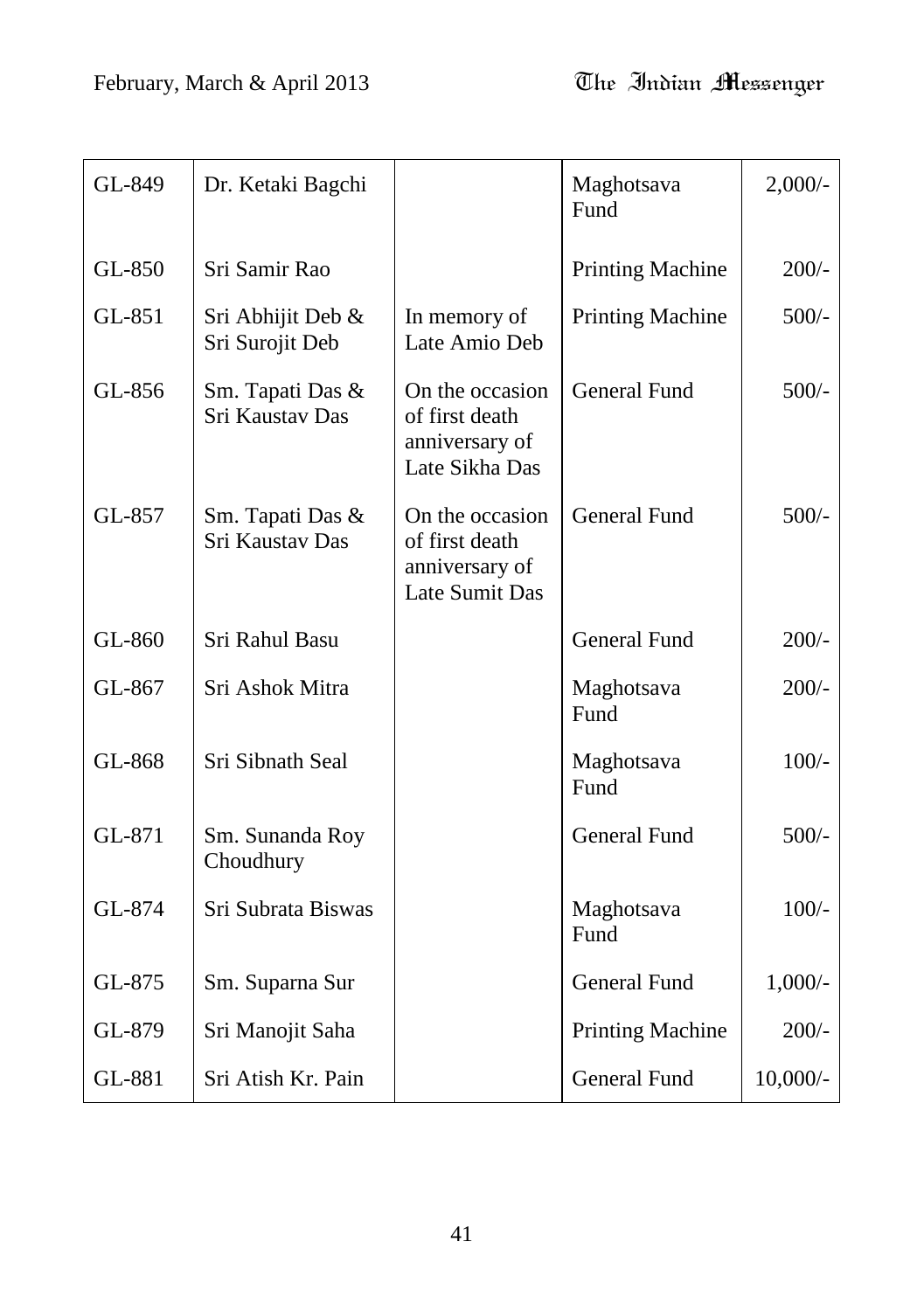| <b>T.F. No.</b> | <b>Donor's Name</b>        | Name of T.F.                     | <b>Purpose</b>       | Amount<br>(Rs.) |
|-----------------|----------------------------|----------------------------------|----------------------|-----------------|
| <b>TF-728</b>   | Sri Santanu Das            | Santanu Das TF                   | D.O. A/c             | $500/-$         |
| TF-735          | Sm. Sumita<br>Chakraborty  | Sumita<br><b>Chakraborty TF</b>  | D.O. A/c             | $500/-$         |
| TF-736          | Sm. Susmita<br>Chakraborty | Susmita<br><b>Chakraborty TF</b> | D.O. A/c             | $500/-$         |
| TF-741          | Sm. Suhita Guha            | Mira Guha TF                     | Balya Bhavan<br>Fund | $5,000/-$       |
| TF-742          | Sri Abhijit Das            | Abhijit Das TF                   | D.O. A/c             | $500/-$         |

# **Trust Fund (New)**

# **Trust Fund (Addition)**

| <b>T.F. No.</b> | <b>Donor's Name</b>                          | Name of T.F.                       | <b>Purpose</b>            | <b>Amount</b><br>(Rs.) |
|-----------------|----------------------------------------------|------------------------------------|---------------------------|------------------------|
| TF-729          | Sm Sudakshina<br>Kundu & Sm.<br>Indrani Roy  | Ranu Kundu TF                      | Education                 | $500/-$                |
| TF-730          | Do                                           | Rekha Kundu TF                     | Balya Bhavan              | $500/-$                |
| TF-731          | Do                                           | Ashok Kr. Kundu<br>TF              | Balya Bhavan              | $500/-$                |
| TF-732          | Do                                           | Prabhat Kr.<br>Kundu TF            | <b>General Fund</b>       | $500/-$                |
| TF-733          | Do                                           | Rabi Kundu &<br>Indira Kundu TF    | <b>General Fund</b>       | $1,000/-$              |
| TF-737          | Sri Jibananda Guha<br>& Sm. Maitraye<br>Guha | Amitava Guha &<br>Nihiraka Guha TF | <b>Building</b><br>Repair | $200/-$                |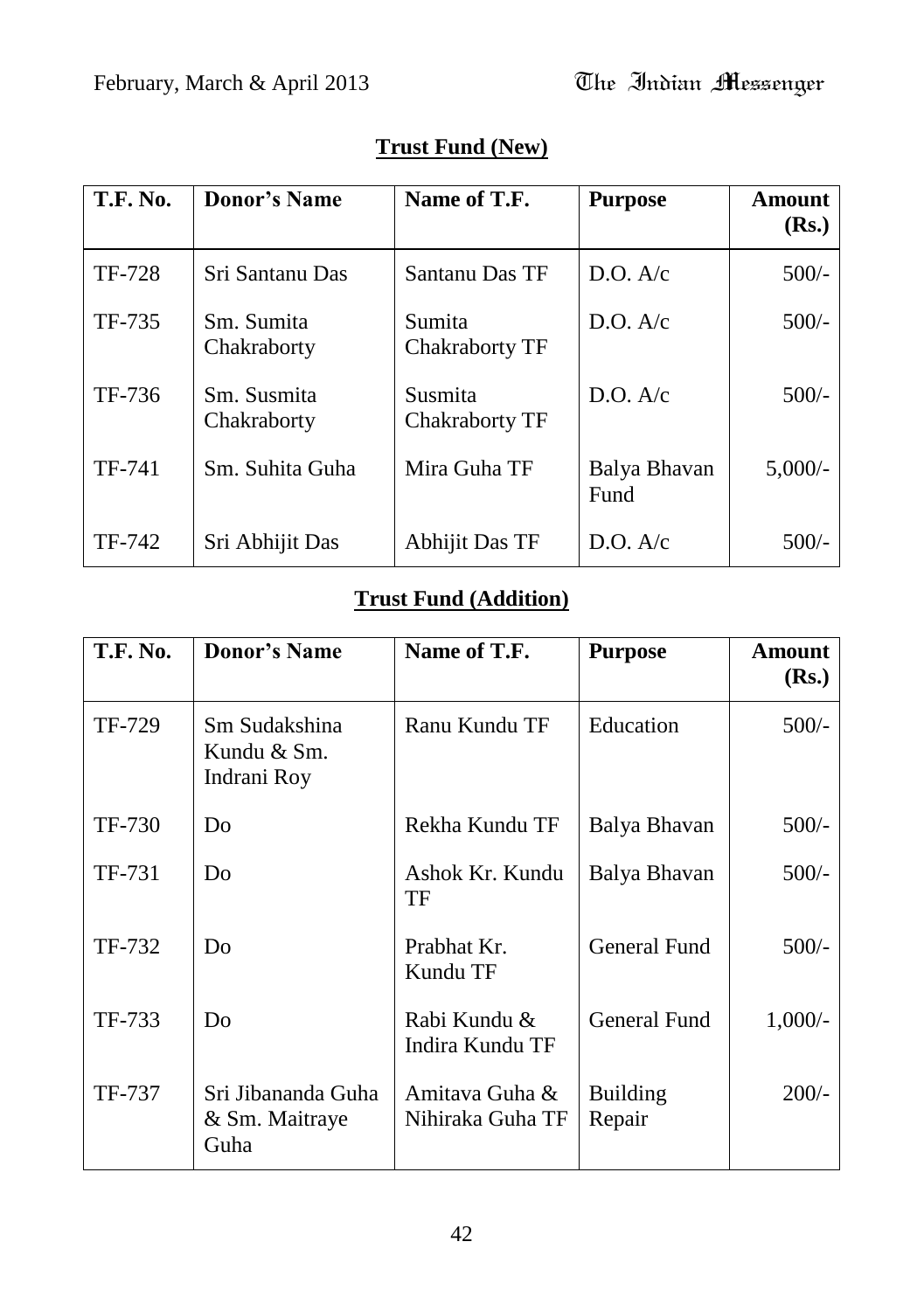| TF-738        | D <sub>0</sub>                       | Debojyoti<br>Burman &<br>Pritikana Burman<br>TF         | Education    | $200/-$ |
|---------------|--------------------------------------|---------------------------------------------------------|--------------|---------|
| TF-739        | Sm. Suhita Guha                      | Maya Deb TF                                             | Balya Bhavan | $500/-$ |
| TF-740        | D <sub>0</sub>                       | Prasanta Kr.<br>Guha & Ramala<br>Guha TF                | Balya Bhavan | $500/-$ |
| TF-743        | Sm. Sujata De                        | Sujata De TF                                            | D.O. A/c     | $400/-$ |
| TF-744        | Sm. Bratati De                       | <b>Bratati De TF</b>                                    | D.O. A/c     | $400/-$ |
| TF-745        | Sm. Ratna Mitra                      | Ratna Mitra TF                                          | D.O. A/c     | $100/-$ |
| TF-756        | Sri Goutam<br>Chatterjee             | Ishan Ch.<br>Chatterjee &<br>Prafullabala<br>Chatterjee | I.B.F.       | $500/-$ |
| TF-747        | Sri Surojit Deb &<br>Sm. Suchita Deb | <b>Bumba Deb TF</b>                                     | Balya Bhavan | $100/-$ |
| <b>TF-748</b> | Balyadan<br>Collection               | Balyadan TF                                             |              | $568/-$ |

# **Acknowledgement For the month of February 2013**

# **Donation**

| DN/GL<br>No. | <b>Donor's Name</b>         | <b>Occasion</b> | <b>Purpose</b>        | <b>Amount</b><br>(Rs.) |
|--------------|-----------------------------|-----------------|-----------------------|------------------------|
| $DN/a-679$   | Sm. Bina Das                |                 | Mahila Bhavan<br>Fund | $200/-$                |
| $DN/a-680$   | Sm. Nandita<br>Bhattacharya |                 | Mahila Bhavan<br>Fund | $1,000/-$              |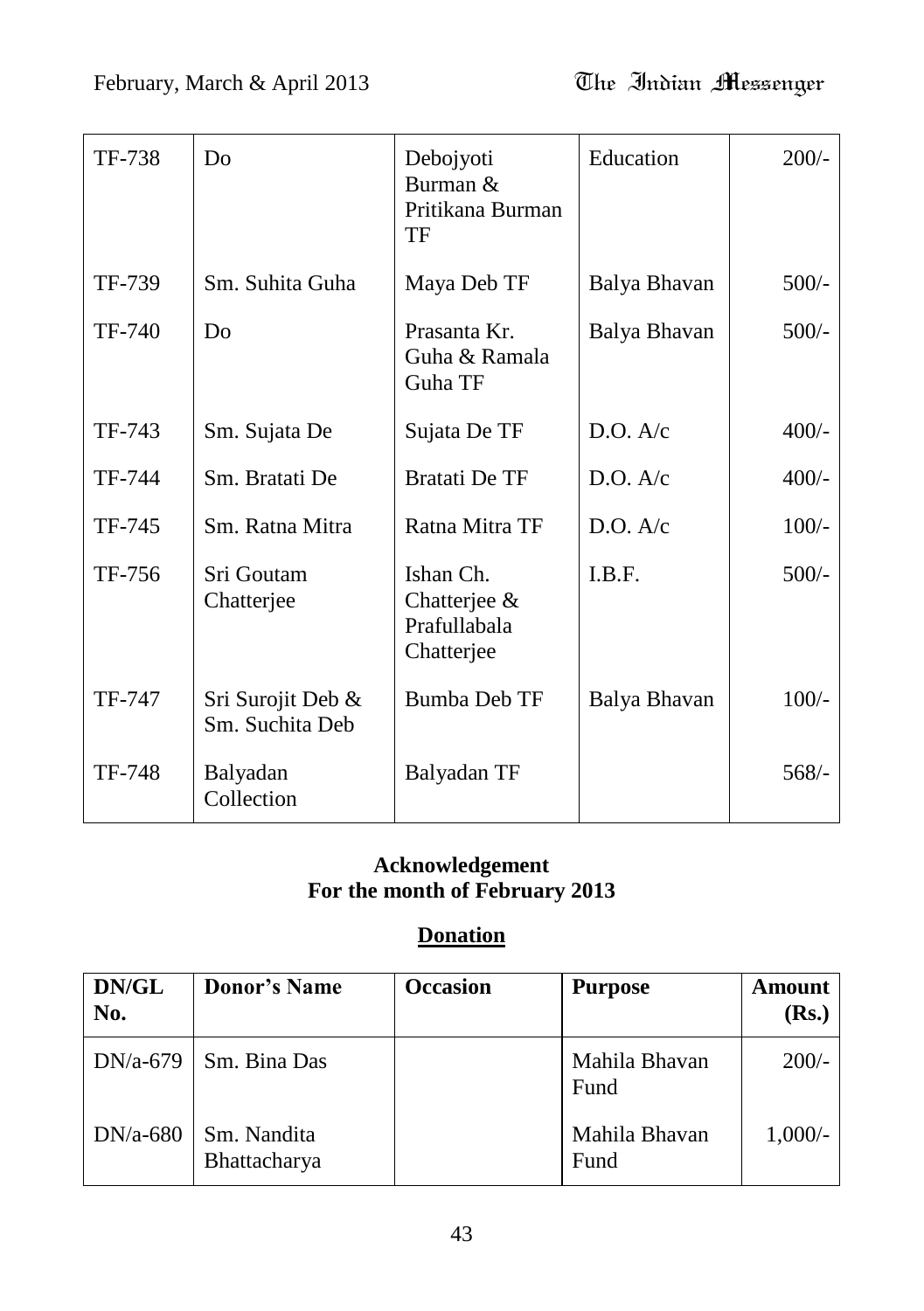| February, March & April 2013 | The Indian Messenger |
|------------------------------|----------------------|
|------------------------------|----------------------|

| GL-886 | Sm. Basanti Roy     |                                                                       | Maghotsava<br>Fund                                               | $1,000/-$  |
|--------|---------------------|-----------------------------------------------------------------------|------------------------------------------------------------------|------------|
| GL-893 | Sri Pratip Rao      |                                                                       | Maghotsava<br>Fund                                               | $5,000/-$  |
| GL-894 | Sri Pratip Rao      |                                                                       | Do                                                               | $5,000/$ - |
| GL-902 | Sri Prasun Kr. Dhar | $25th$ Death<br>Anniversary of<br>Sudhanshu<br>Prova Dhar<br>(Mother) | <b>General Fund</b>                                              | $200/-$    |
| GL-903 | Do                  | $51st$ Death<br>Anniversary of<br>Sarbori Kanta<br>Dhar (Father)      | <b>General Fund</b>                                              | $200/-$    |
| GL-910 | Dr. Ketaki Bagchi   |                                                                       | <b>Building Repair</b><br>Fund                                   | $7,000/-$  |
| GL-910 | Do                  |                                                                       | <b>Health Checkup</b><br>Camp under<br>Medical Sub-<br>committee | $6,500/-$  |

# **Trust Fund (New)**

| <b>T.F. No.</b> | <b>Donor's Name</b>       | Name of<br>T.F.             | <b>Purpose</b> | Amount<br>( <b>Rs.</b> ) |
|-----------------|---------------------------|-----------------------------|----------------|--------------------------|
| TF-751          | Sm. Mandira<br>Chatterjee | Mandira<br>Chatterjee<br>TF | D.O. A/c       | $500/-$                  |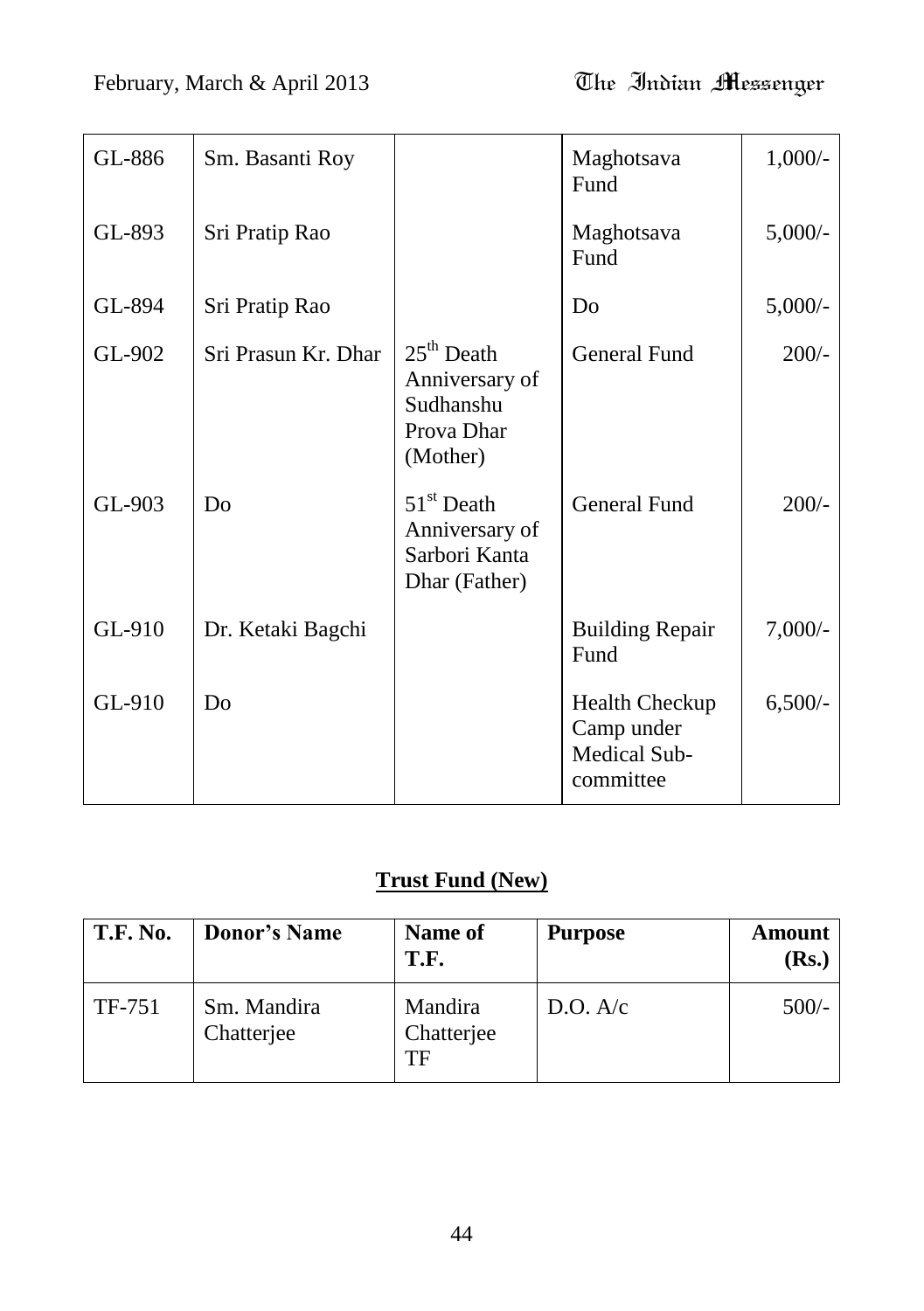# **Trust Fund (Addition)**

| <b>T.F. No.</b> | <b>Donor's Name</b>    | Name of<br>T.F.            | <b>Purpose</b>        | <b>Amount</b><br>(Rs.) |
|-----------------|------------------------|----------------------------|-----------------------|------------------------|
| TF-749          | Sm Jayati<br>Mukherjee | Anima Basu<br>(Paul) TF    | <b>General Fund</b>   | $2,000/-$              |
| <b>TF-750</b>   | Sm. Sunanda Das        | Sulata<br>Singha Roy<br>TF | Mahila Bhavan<br>Fund | $500/-$                |

## **Acknowledgement For the month of March 2013**

#### **Donation**

| DN/GL<br>No. | <b>Donor's Name</b>                     | <b>Occasion</b>                                                                                                         | <b>Purpose</b>                                                                               | <b>Amount</b><br>(Rs.) |
|--------------|-----------------------------------------|-------------------------------------------------------------------------------------------------------------------------|----------------------------------------------------------------------------------------------|------------------------|
| $DN/a-681$   | Sm. Bina Das                            |                                                                                                                         | Mahila Bhavan<br>Fund                                                                        | $200/-$                |
| $DN/a-682$   | Sm. Surupa Datta<br>& Sri Subrata Datta | On the occasion<br>of 1 <sup>st</sup> marriage<br>anniversary of<br>their son Susmit<br>Datta & Pritha<br>Gupta (Datta) | Mahila Bhavan<br>Fund                                                                        | $1,000/-$              |
| $DN/a-683$   | Sri Sandip Kr. Das                      |                                                                                                                         | Mahila Bhavan<br>Fund                                                                        | $4,000/-$              |
| GL-918       | Sri Pradip Roy                          |                                                                                                                         | Donation for<br>subsidy for<br>spectacles and<br>cataract lens<br>(IOL) for poor<br>patients | $10,000/$ -            |
| GL-920       | Sri Bijan Chanda                        | Treatment of<br>Rita Burman                                                                                             | Medical Aid<br>Fund                                                                          | $200/-$                |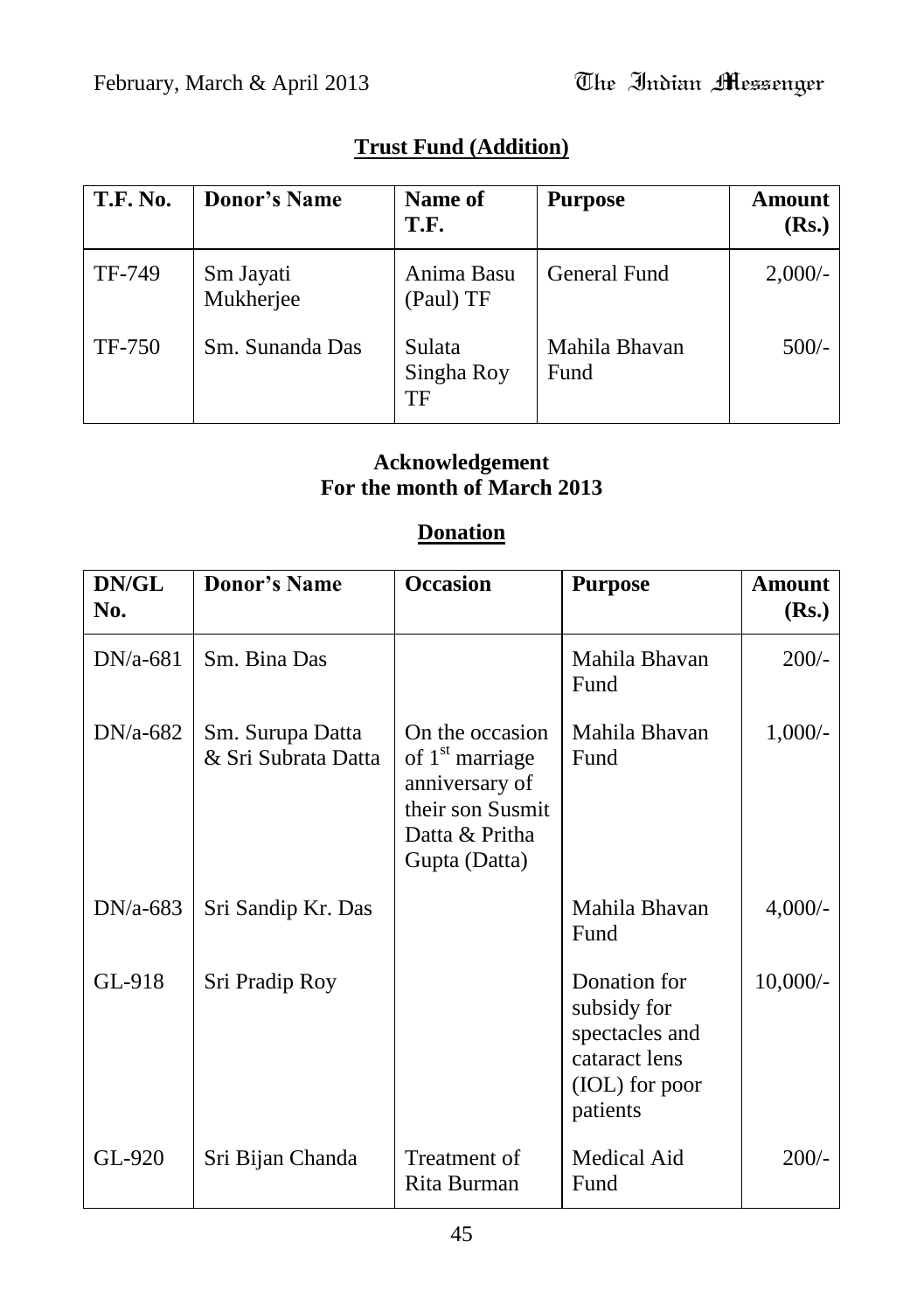# February, March & April 2013 The Indian Messenger

| GL-921 | Sm. Supriya Das                              | Do | Do                         | $200/-$ |
|--------|----------------------------------------------|----|----------------------------|---------|
| GL-922 | Sm. Sucheta Neogi                            | Do | Do                         | $300/-$ |
| GL-923 | Sm. Sunanda<br>Chatterjee                    | Do | D <sub>0</sub>             | $200/-$ |
| GL-924 | Sm. Surupa Datta<br>& Sri Subrata Dutta      | Do | Do                         | $500/-$ |
| GL-925 | Dr. Ketaki<br>Goswami                        | Do | Do                         | $100/-$ |
| GL-926 | Sm. Kumkum<br>Banerjee                       | Do | Do                         | $200/-$ |
| GL-927 | Sri Biswajit Roy                             | Do | Do                         | $200/-$ |
| GL-928 | Sm. Samita Das                               | Do | Do                         | $500/-$ |
| GL-929 | Sri Samir Das &<br>Sm. Sudipta Das           | Do | Do                         | $200/-$ |
| GL-934 | Donation collected<br>by Sm. Surupa<br>Datta |    | <b>Medical Aid</b><br>Fund | $700/-$ |

## **Trust Fund (Addition)**

| <b>T.F. No.</b> | <b>Donor's Name</b> | <b>Name of</b><br>T.F.   | <b>Purpose</b>                  | Amount<br>(Rs.) |
|-----------------|---------------------|--------------------------|---------------------------------|-----------------|
| TF-752          | Sri A. K. Poddar    | Bimala Bala<br>Poddar TF | Brahmo Balika<br>Shikshalaya TF | $5,000/-$       |

In January 2013 Issue, donation under GL-803, name of donor should be Sri Surajit Deb & Sm. Suchita Deb on the occasion of the wedding of Suranjita and Subhanjit. Kindly note the corrections. Error is regretted.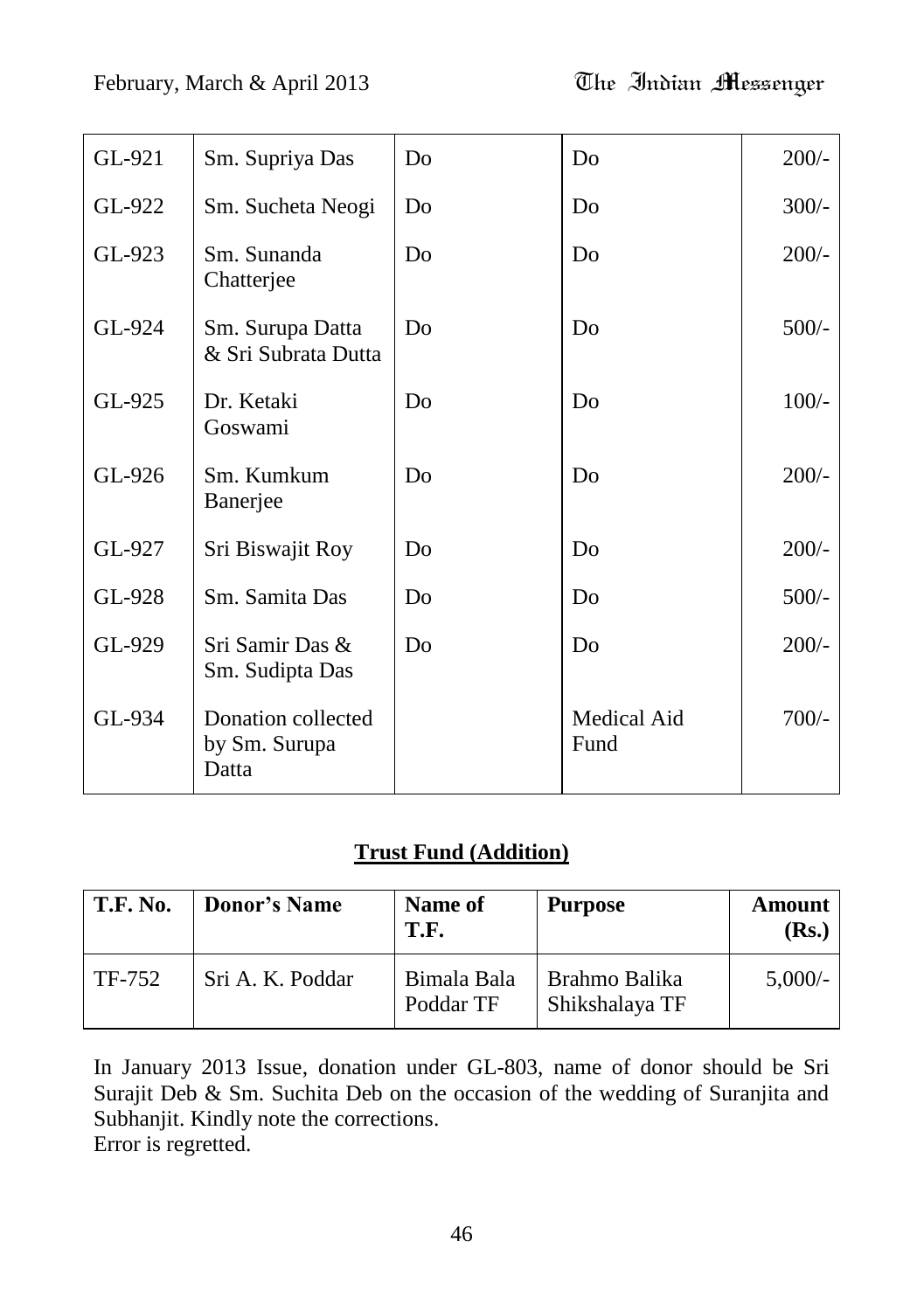#### **SUBSCRIPTION FORM**

I/We wish to subscribe "The Indian Messenger" and agree to abide by your rules and regulations.

| Type of membership : Individual () / Institutional ()                            |  |  |  |
|----------------------------------------------------------------------------------|--|--|--|
| <b>Subscription period</b> : One Year () / Two Years ()                          |  |  |  |
| Type of Media : Print Copy () / Digital Copy ()                                  |  |  |  |
|                                                                                  |  |  |  |
|                                                                                  |  |  |  |
|                                                                                  |  |  |  |
| State:_________________________________Country:_________________________________ |  |  |  |
|                                                                                  |  |  |  |
|                                                                                  |  |  |  |
|                                                                                  |  |  |  |
|                                                                                  |  |  |  |
| DD/Cheque in favor of "Sadharan Brahmo Samaj" Payable at Kolkata                 |  |  |  |

| Signature:          | Date | Seal |
|---------------------|------|------|
| (For Institutions): |      |      |

**-------------------------------------------------** Cut Here **-------------------------------------------------**

| <b>Membership</b> | One year (12 issues) |                     | Two years (24 issues) |                     |
|-------------------|----------------------|---------------------|-----------------------|---------------------|
|                   | <b>Print Copy</b>    | <b>Digital Copy</b> | <b>Print Copy</b>     | <b>Digital Copy</b> |
| Individual        | Rs 200/-             | Rs. 100/-           | Rs 360/-              | Rs. 180/-           |
|                   | & 10 US\$            | & 5 US\$            | & 20 US\$             | & 8 US\$            |
| Institutional     | Rs 240/-             | Rs. 100/-           | Rs 440/-              | Rs. 180/-           |
|                   | & 10 US\$            | & 5 US\$            | & 20 US\$             | & 8 US\$            |

**Kindly correspond to** The Editor, The Indian Messenger Sadharan Brahmo Samaj 211, Bidhan Sarani, Kolkata – 700006, India **Telephone:** (+91) (33) 22412280 **Email:** brahmosamaj.sadharan@gmail.com **Website:** www.thesadharanbrahmosamaj.org

For Institutional Subscribers 2 copies will be send to the same address.<br>Dirital conics will be sent to the serieteral small ID in DDE fermet. Please Note the above Subscriptions include the postal charges. Digital copies will be sent to the registered email ID in PDF format.